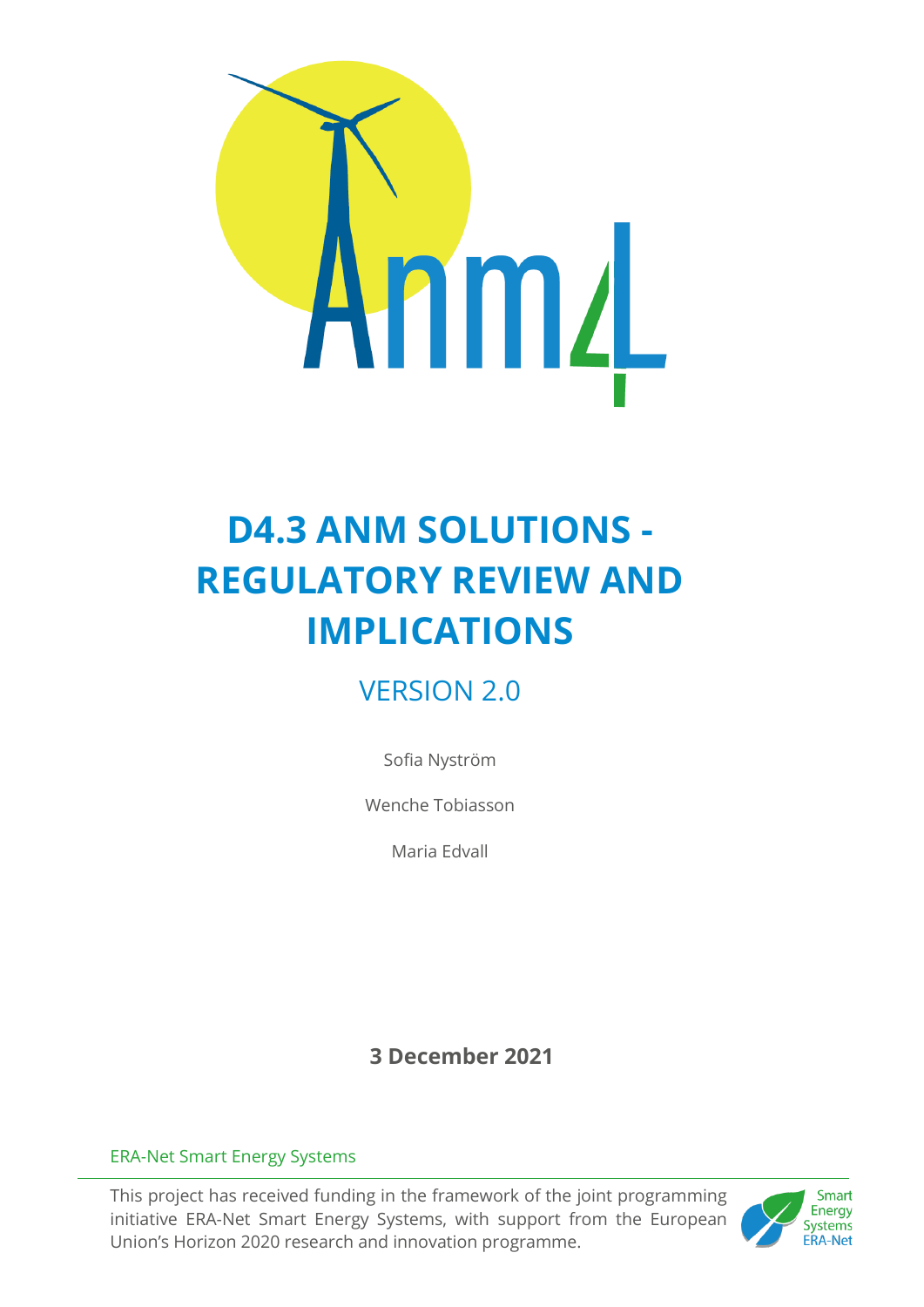

#### **INTERNAL REFERENCE**

| Deliverable No.:   | D 4.3                                              |
|--------------------|----------------------------------------------------|
| Deliverable Name:  | ANM Solutions - Regulatory review and implications |
| Lead Participant:  | RISE Research Institutes of Sweden                 |
| Work Package No.:  | 4                                                  |
| Task No. & Name:   | T 4.3 Regulatory implications                      |
| Document (File):   | ANM4L D4_3-ANM solutions - Regulatory review and   |
|                    | implications - Ver2.0                              |
| Issue (Save) Date: | 2021-12-03                                         |

#### *DOCUMENT STATUS*

|                      | <b>Date</b>              | Person(s)                                                                                                       | <b>Organisation</b>                                                                                                                                        |
|----------------------|--------------------------|-----------------------------------------------------------------------------------------------------------------|------------------------------------------------------------------------------------------------------------------------------------------------------------|
| <b>First version</b> | 2021-10-08               | Sofia Nyström<br>Wenche Tobiasson<br>Maria Edvall                                                               | RISE Research Institutes of Sweden<br>RISE Research Institutes of Sweden<br>RISE Research Institutes of Sweden                                             |
| <b>Review by</b>     | 2021-10-18<br>2021-10-28 | Emil Hillberg<br>Vladyslav Milshyn                                                                              | RISE Research Institutes of Sweden<br>E.ON Energidistribution AB                                                                                           |
| <b>Approval by</b>   | 2021-11-29               | <b>Steering Committee:</b><br>Olof Samuelsson<br>Markus Mirz<br>Jörgen Rosvall<br>Maria Edvall<br>Emil Hillberg | Lund University<br><b>RWTH Aachen University</b><br>E.ON Energidistribution AB<br>RISE Research Institutes of Sweden<br>RISE Research Institutes of Sweden |

*DISSEMINATION LEVEL*

| 冈<br>П | <b>Public</b><br>Confidential                  | Fully open<br>Restricted consortium internal document                                                                                                                                                                                                                       |
|--------|------------------------------------------------|-----------------------------------------------------------------------------------------------------------------------------------------------------------------------------------------------------------------------------------------------------------------------------|
|        | <b>DOCUMENT SENSITIVITY</b>                    |                                                                                                                                                                                                                                                                             |
| ⊠      | <b>Not Sensitive</b>                           | Contains only factual or background information; contains no<br>new or additional analysis, recommendations or policy-relevant<br>statements                                                                                                                                |
|        | <b>Moderately</b><br><b>Sensitive</b>          | Contains some analysis or interpretation of results; contains no<br>recommendations or policy-relevant statements                                                                                                                                                           |
|        | <b>Sensitive</b>                               | Contains analysis or interpretation of results with policy-<br>relevance and/or recommendations or policy-relevant<br>statements                                                                                                                                            |
|        | <b>Highly Sensitive</b><br><b>Confidential</b> | Contains significant analysis or interpretation of results with<br>major policy-relevance or implications, contains extensive<br>recommendations or policy-relevant statements, and/or contain<br>policy-prescriptive statements. This sensitivity requires SB<br>decision. |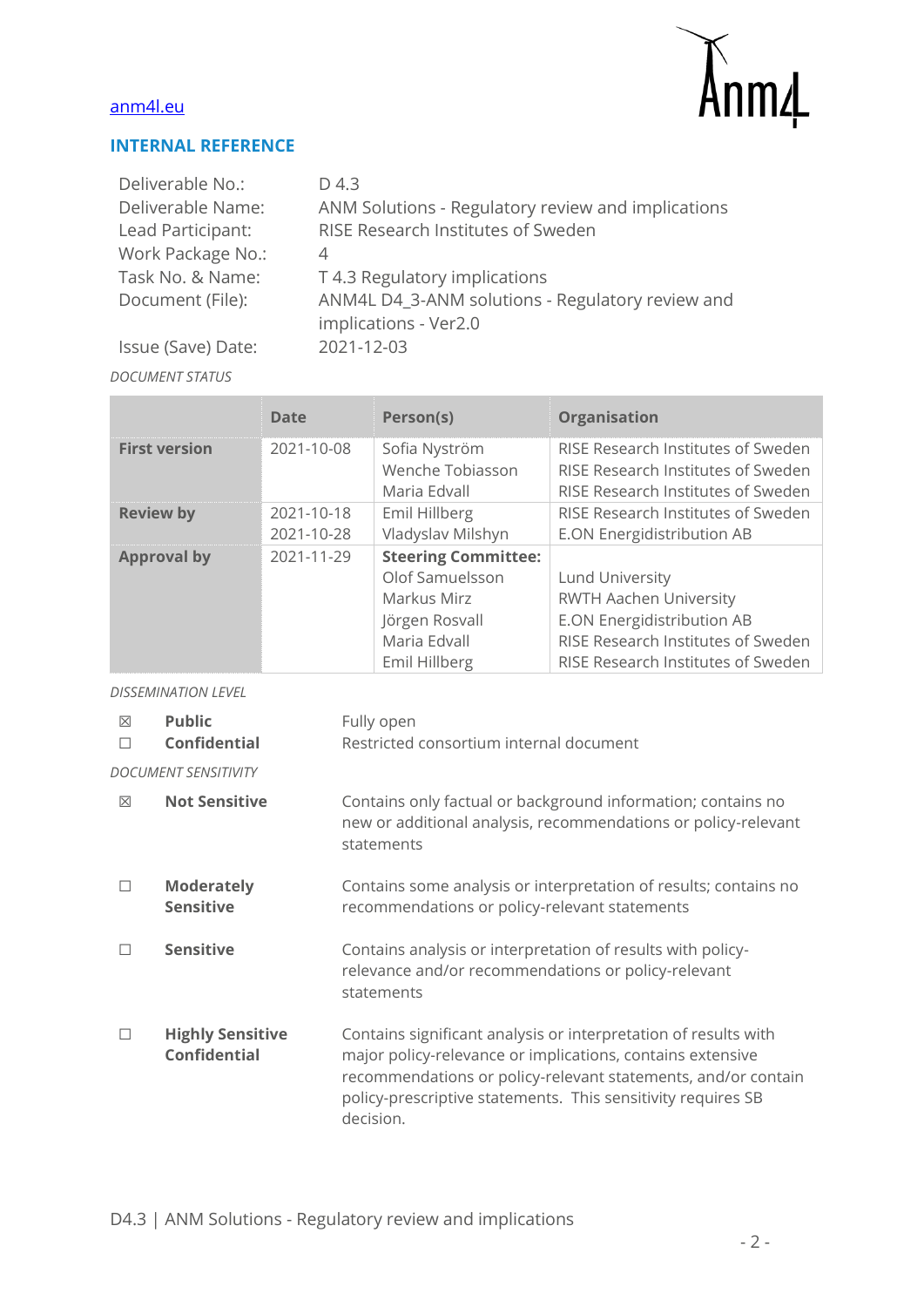

#### **Disclaimer**

The content and views expressed in this material are those of the authors and do not necessarily reflect the views or opinion of the ERA-Net SES initiative. Any reference given does not necessarily imply the endorsement by ERA-Net SES.

#### **About ERA-Net Smart Energy Systems**

ERA-Net Smart Energy Systems (ERA-Net SES) is a transnational joint programming platform of 30 national and regional funding partners for initiating co-creation and promoting energy system innovation. The network of owners and managers of national and regional public funding programs along the innovation chain provides a sustainable and service oriented joint programming platform to finance projects in thematic areas like Smart Power Grids, Regional and Local Energy Systems, Heating and Cooling Networks, Digital Energy and Smart Services, etc.

Co-creating with partners that help to understand the needs of relevant stakeholders, we team up with intermediaries to provide an innovation eco-system supporting consortia for research, innovation, technical development, piloting and demonstration activities. These co-operations pave the way towards implementation in real-life environments and market introduction.

Beyond that, ERA-Net SES provides a Knowledge Community, involving key demo projects and experts from all over Europe, to facilitate learning between projects and programs from the local level up to the European level.

<http://www.eranet-smartenergysystems.eu/>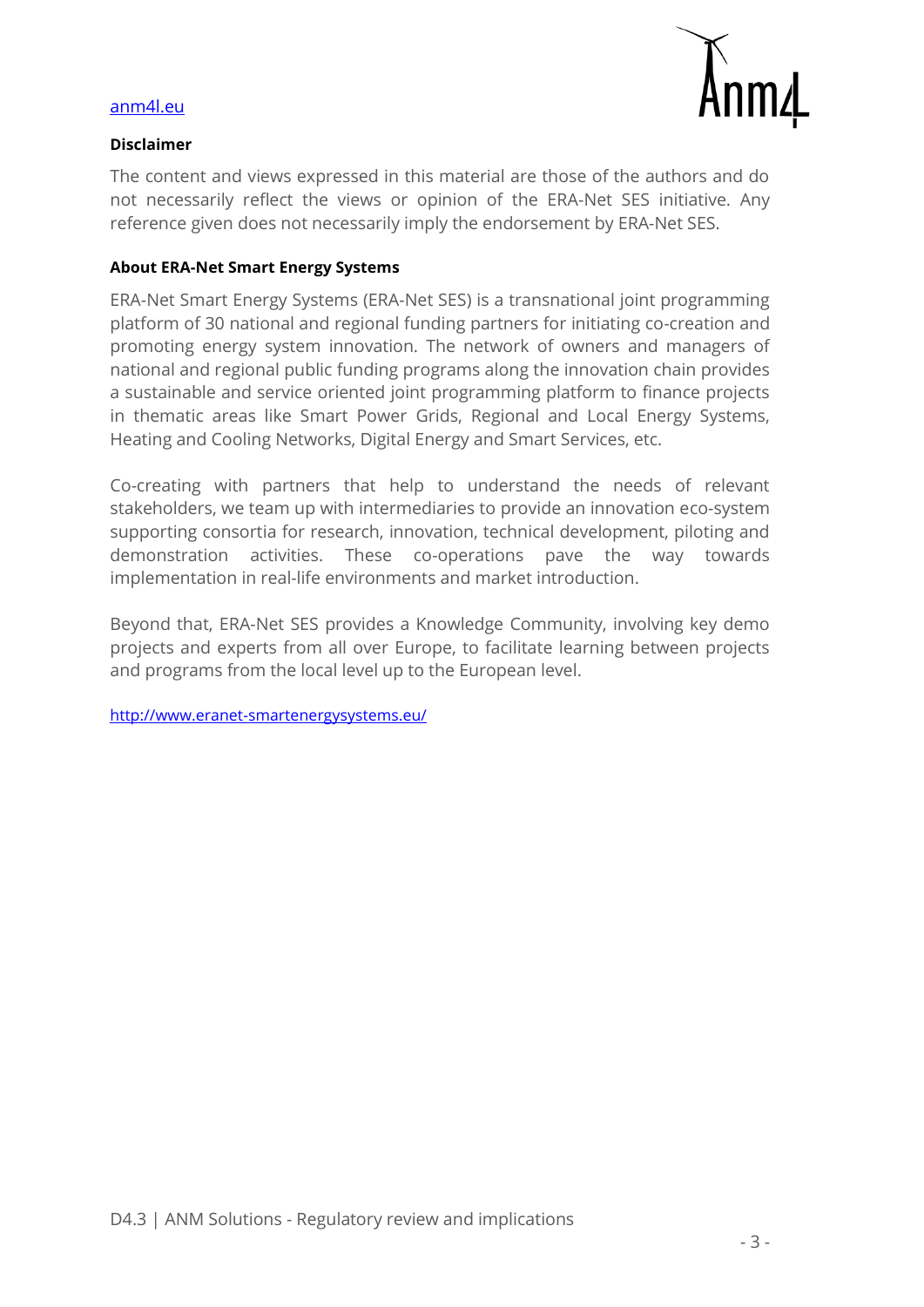

## **EXECUTIVE SUMMARY**

This report provides an overview of current EU and national regulation and policies relevant for the implementation of ANM solutions. An overview and discussion of applicable economic regulation of DSOs is also included.

New and innovative approaches for meeting ambitious renewable energy targets have become a focus area of EU policy and regulations. This includes identifying and implementing alternatives to traditional network expansion, for example new technologies, methods, and markets to provide increased flexibility in consumption, generation, and power transfer capacity. ANM solutions comprise local network management of active and reactive power to avoid overload situations, maintain voltages within limits, minimise the need of RES curtailment, and enable further RES uptake beyond the theoretical design limit of the electricity network. It is the concept of a control system, integrated with ICT and the power system, with the ability to manage generation, load and electrical tolerances for DSO-driven purposes.

A range of EU policies and regulations supporting the implementation of ANM solutions are expected to be transposed into national laws within the next year; including measures to enable participation, application, and operation of nontraditional network management strategies. However, since the legal framework is yet to be put in place, any large-scale implementation of innovative network operation is still to transpire. The details of the national laws will also have to be determined, which may have a big impact on the effectiveness of overarching EU strategy.

From the perspective of ANM solutions, the most important aspects of the new policies and regulations is that they are increasing the possibilities for consumers to actively participate on the electricity market and thereby also be part of ANM solutions. Examples of this in the new EU policies and regulations this are active consumers, citizen energy communities and aggregators, but also regulation on the implementation of smart metering systems, how to share information and allow access to third parties.

It is unlikely however that this new regulation is enough for alternative gird operation to take off. There are several barriers remaining such as the question of balance responsibility, lack of standards and profitability concerns.

Moreover, for DSOs to better utilise available flexibility services, changes further down the regulatory chain of command are necessary, particularly in the method of economic incentive regulation. One such change could involve a framework which removes the separate treatment of operational and capital expenditure and instead introduces a total expenditure approach. It is also possible for regulators to introduce new and innovative incentives to steer DSOs towards certain behaviours. However, the regulatory framework must keep its main focus on safety and security and remain predictable to avoid mixed signals and inefficiency through stranded or avoided investments.

D4.3 | ANM Solutions - Regulatory review and implications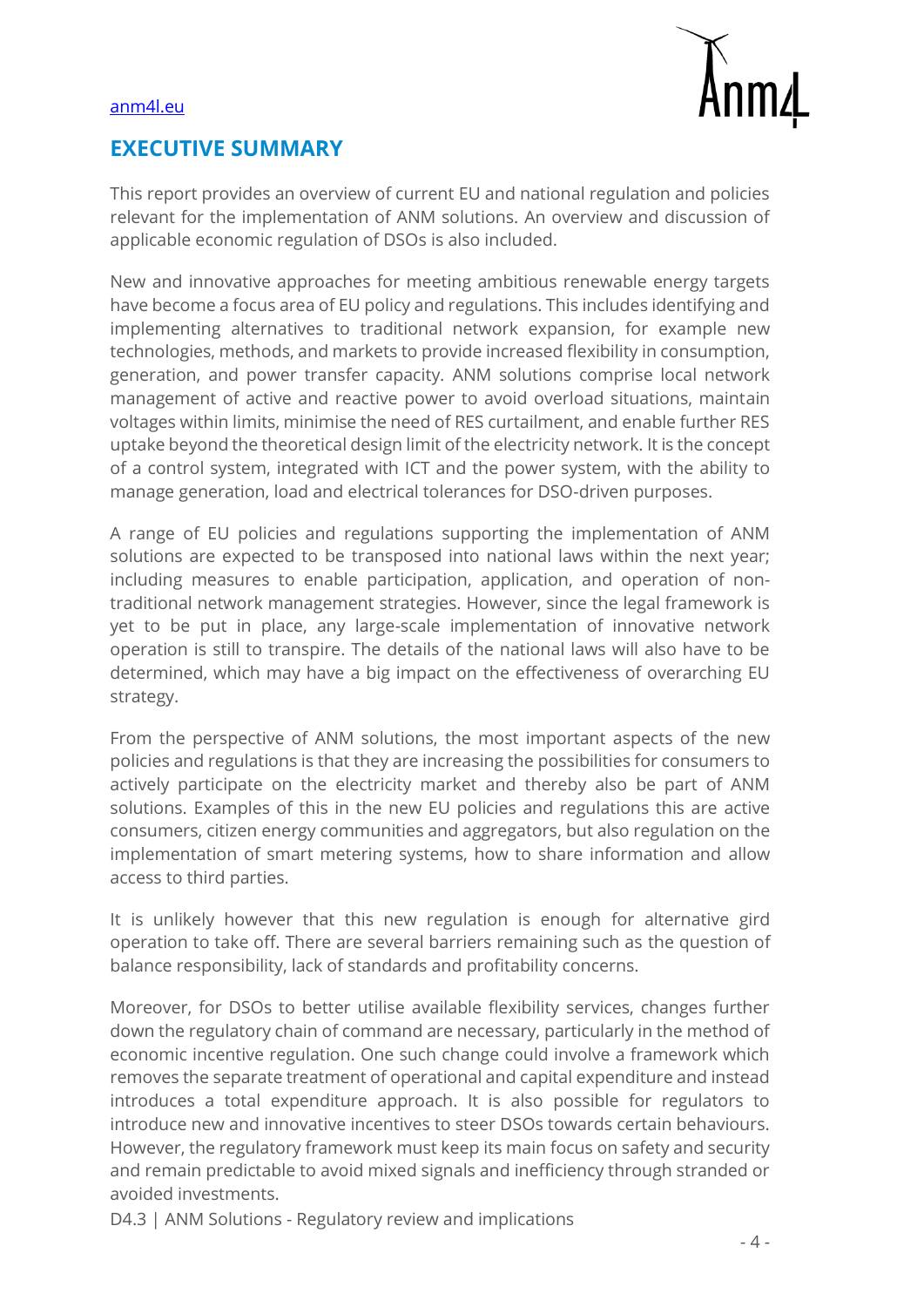

## **TABLE OF CONTENTS**

| 1                |  |
|------------------|--|
| 1.1              |  |
| 1.2              |  |
| 1.3              |  |
| $\overline{2}$   |  |
| 2.1              |  |
| 2.2              |  |
|                  |  |
|                  |  |
|                  |  |
|                  |  |
| 3                |  |
| 3.1              |  |
| 3.2              |  |
| 3.3              |  |
| 3.4              |  |
| 3.5              |  |
| $\blacktriangle$ |  |
| 4.1              |  |
| 4.2              |  |
| 5                |  |
| 5.1              |  |
| 5.2              |  |
| 6                |  |
| $\overline{7}$   |  |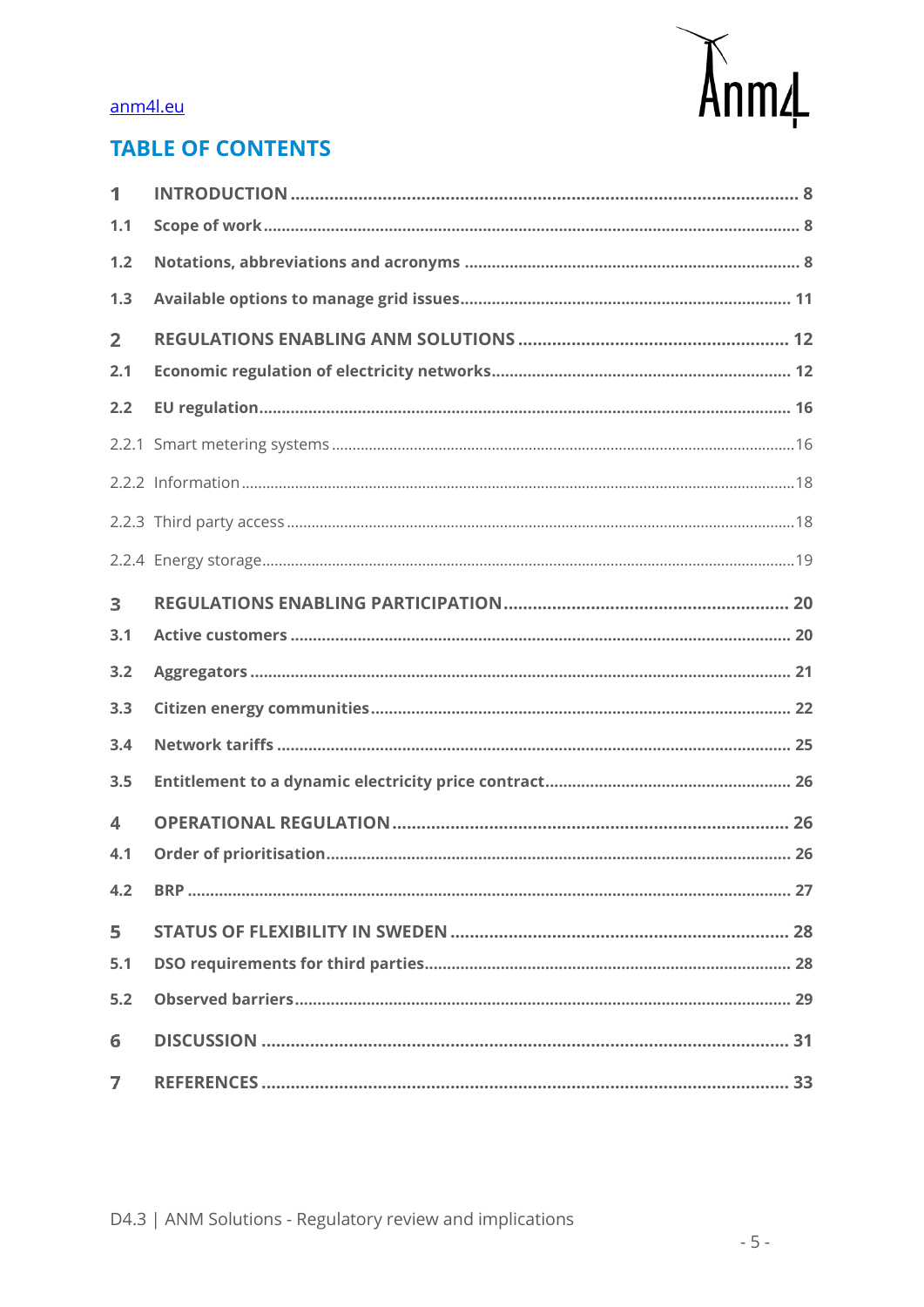

# **INTRODUCTION TO ANM4L**

The ANM4L (Active network management for all) project, anm4l.eu, will develop solutions to enable integration of renewables with the agility required from developments in demand and production.

*Alternatives to traditional network expansion are needed to ensure sustainable development of the power grids. New technologies, methods, and markets are emerging to provide increased flexibility in consumption, generation, and power transfer capacity.*

ANM4L aims at demonstrating innovative active network management (ANM) solutions to increase integration of renewable energy sources (RES) in electricity distribution systems.

ANM solutions will consider management of active and reactive power to avoid overload situations, maintain voltages within limits, minimise the need of RES curtailment, and enable further RES uptake above the theoretical design limit of the electricity network.

Core research and development activities include the development of:

- Active network management methods for local energy systems.
- Business models to provide decision support for market players.
- An integrated toolbox to support the planning and operation of the distribution system.

The toolbox, methods and business models for ANM will be demonstrated in Sweden and Hungary. The project will also prepare solutions and recommendations for replication in other local and regional energy systems.

The ANM4L project is an international cooperation with a consortium consisting of partners in Sweden, Germany and Hungary:

- RISE Research Institutes of Sweden (coordinator)
- Municipality of Borgholm
- Lumenaza GmbH
- Lund University
- RWTH Aachen University
- E.ON Energidistribution AB
- E.ON Észak-dunántúli Áramhálózati Zrt.
- E.ON Group Innovation GmbH
- D4.3 | ANM Solutions Regulatory review and implications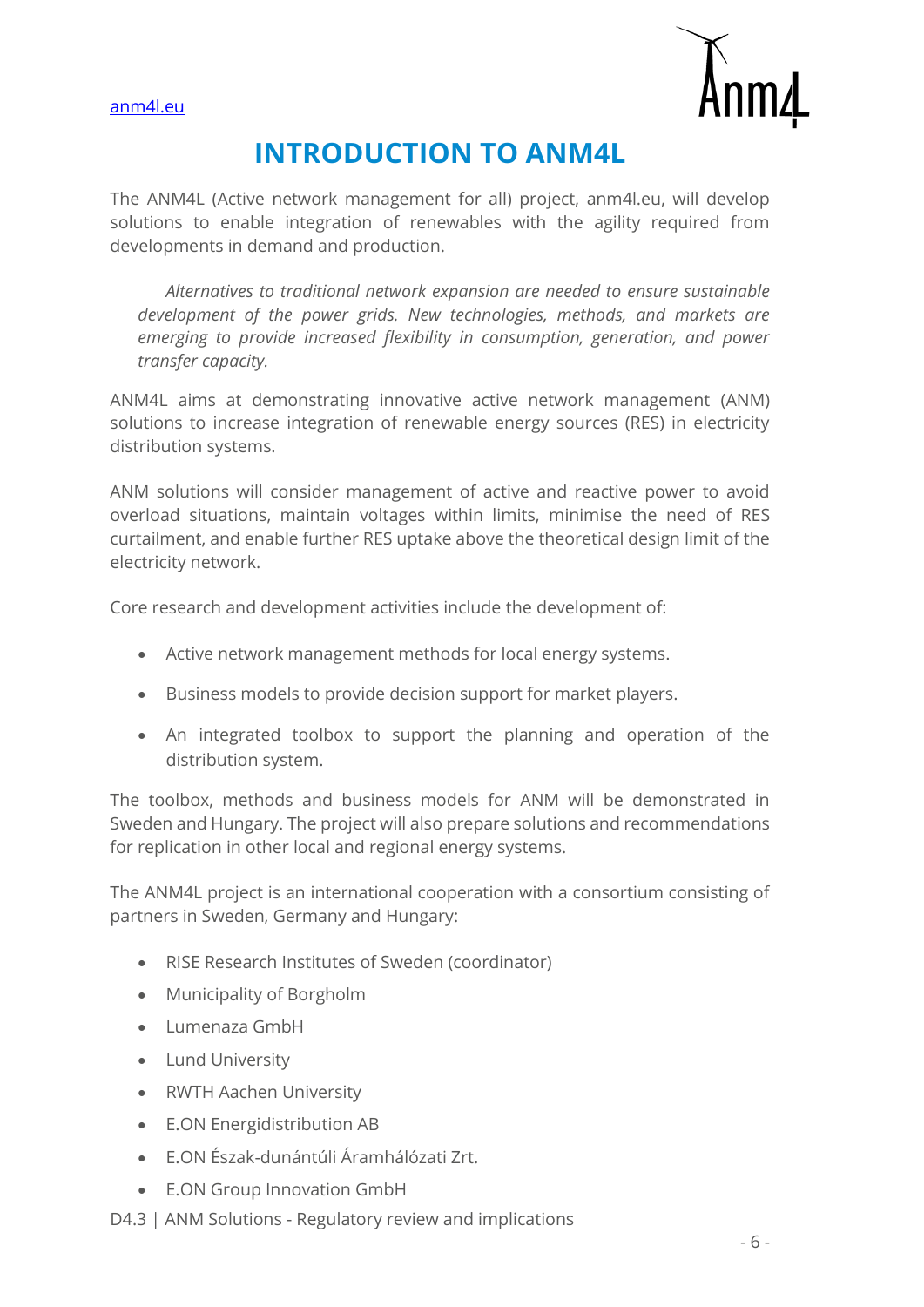

# **DOCUMENT INFORMATION**

This deliverable is part of work package 4 (WP4): Business models for ANM in local and regional energy systems.

The main objective of WP4 is to create decision support for investments and operation, through development of business case methods and models.

This document provides a review of relevant regulation in the Directive on common rules for the internal market for electricity (EU) 2019/944 (which upon launch of the Clean energy for all Europeans package replaced Electricity Directive (2009/72/EC)), and the Regulation on the internal market for electricity (EU) 2019/943 (which upon launch of the Clean energy for all Europeans package replaced the Electricity Regulation (EC/714/2009)) combined with a brief overview of related national regulation in Sweden and Hungary. In addition, the relevant methods of economic regulation for distribution system operators are reviewed. The report investigates how relevant parts of the above-mentioned regulations may have an impact on the implementation of ANM solutions in distribution networks.

The report is structured as follows. First, chapter 1 defines the scope of work and outlines relevant notations, abbreviations and acronyms used in the report. Chapter 2 outlines relevant definitions used throughout the report. Chapter 3 provides a background to the need for ANM solutions and shortly gives an introduction to the Clean energy for all Europeans package. Chapters 4-6 introduce selected parts of the above-mentioned regulations and discuss how these may affect the implementation of any ANM solution. Chapter 7 provides learnings from the Swedish regulator's, the Swedish Energy Markets Inspectorate's, annual investigation on the introduction of flexibility in Sweden, in this report from the perspective of engaging households and other similar parties in ANM solutions such as demand response or demand side management. Chapter 8, the final chapter and the discussion section of the report focuses on financial barriers hindering development identified in the regulation and in the annual investigation by the Swedish regulator.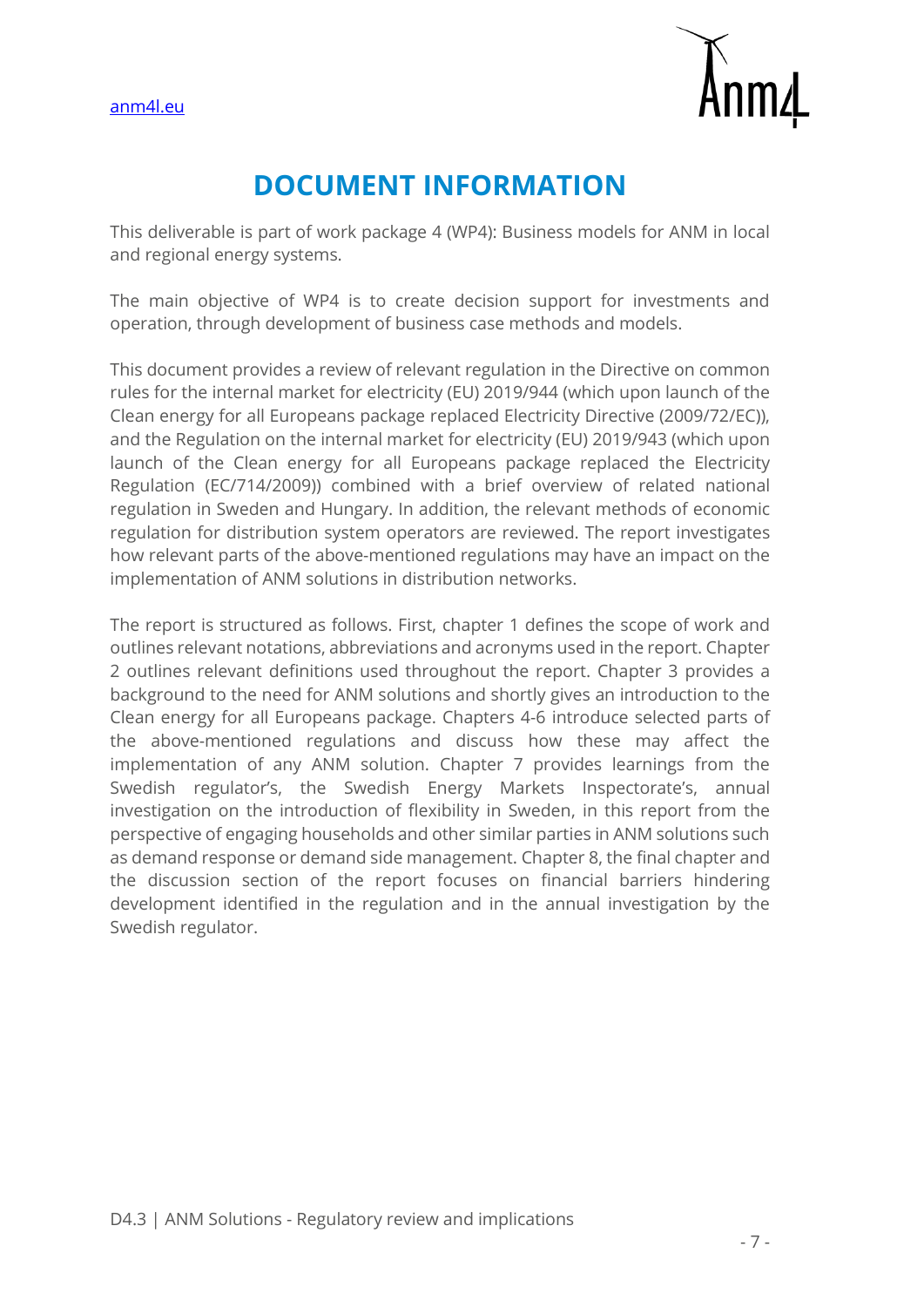

#### <span id="page-7-0"></span>**INTRODUCTION** 1

#### <span id="page-7-1"></span>**1.1 Scope of work**

This deliverable is part of Work package 4 (WP4): *Business models for ANM in local and regional energy systems.* The overall objective of WP4 is to create decision support for investments and operation.

This report provides a review of relevant regulation in the Directive on common rules for the internal market for electricity (EU) 2019/944 (which upon launch of the Clean energy for all Europeans package replaced Electricity Directive (2009/72/EC)), and the Regulation on the internal market for electricity (EU) 2019/943 (which upon launch of the Clean energy for all Europeans package replaced the Electricity Regulation (EC/714/2009)) combined with a brief overview of related national regulation in Sweden ang Hungary. In addition, relevant methods of economic regulation for distribution system operators are reviewed. The report investigates how relevant parts of the above-mentioned regulations may have an impact on the implementation of ANM solutions in distribution networks.

The Clean energy for all Europeans package was launched in 2016 and implemented in 2019. The package consists of a new set of rules to ensure continued transition and reach the goals stipulated in the Paris Climate Agreement from 2015, i.e., a minimum 40 percent reduction of greenhouse gas emissions by 2030. The package was implemented when the Council of ministers of the EU formally approved the last four out of eight new legislations thereby future proofing the European electricity market. [1] [2]

Member states are continuously working on implementing the new directives and regulations in national law. When possible and if relevant, this report covers both current and future national regulation. Additionally, any relevant national regulation that does not stem from EU regulation is covered in this report.

#### <span id="page-7-2"></span>**1.2 Notations, abbreviations and acronyms**

[Table 1](#page-7-3) below provides an overview of the notations, abbreviations and acronyms used in this report.

| <b>ANM</b>   | <b>Active Network Management</b>                 |
|--------------|--------------------------------------------------|
| ANM4L        | Active Network Management for all (project name) |
| <b>BESS</b>  | Battery energy storage systems                   |
| <b>BRP</b>   | Balance responsible party                        |
| <b>CAPEX</b> | Capital expenditure                              |
| DG.          | <b>Distributed Generation</b>                    |
| <b>DR</b>    | <b>Demand Response</b>                           |
| <b>DSO</b>   | Distribution System Operator                     |
| <b>DSM</b>   | Demand Side Management                           |

<span id="page-7-3"></span>*Table 1: List of notations, abbreviations, and acronyms*

D4.3 | ANM Solutions - Regulatory review and implications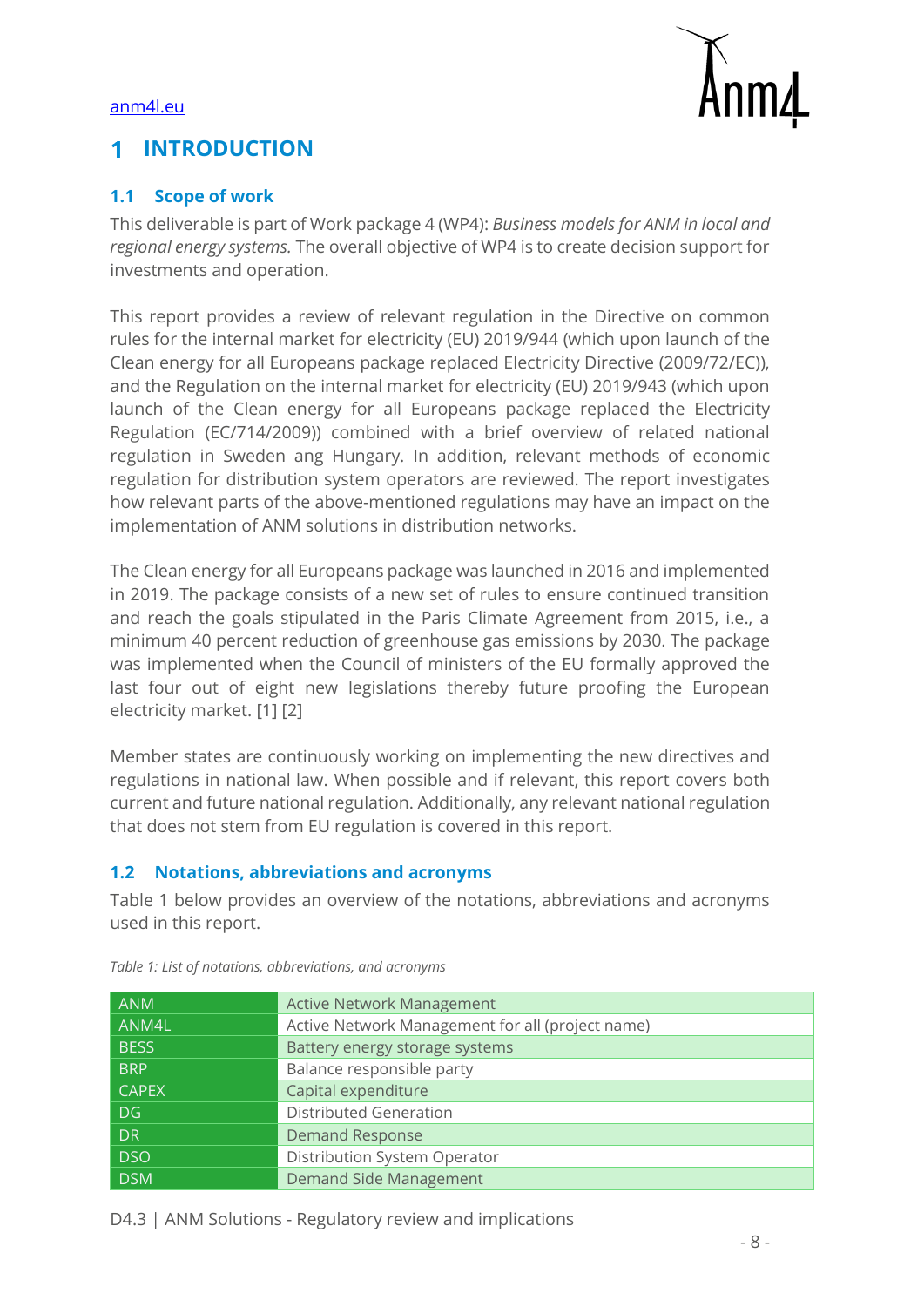# Anm4

## [anm4l.eu](https://risecloud-my.sharepoint.com/personal/emil_hillberg_ri_se/Documents/01%20Projekt/ANM4L%20Öland%20case%20-%20REGSYS%20-%20EON/ANM4L-RISE/ANM4L%20consortium%20folder/WP3%20-%20ANM%20-%20Lund/D3.1/anm4l.eu)

| <b>ERA-Net SES</b> | <b>ERA-Net Smart Energy Systems</b> |
|--------------------|-------------------------------------|
| MC                 | Marginal Cost                       |
| <b>OPEX</b>        | Operating expenditure               |
| <b>RES</b>         | Renewable Energy Source             |
| <b>TOTEX</b>       | Total expenditure                   |
| <b>WACC</b>        | Weighted average cost of capital    |
| WP4                | Work Package 4                      |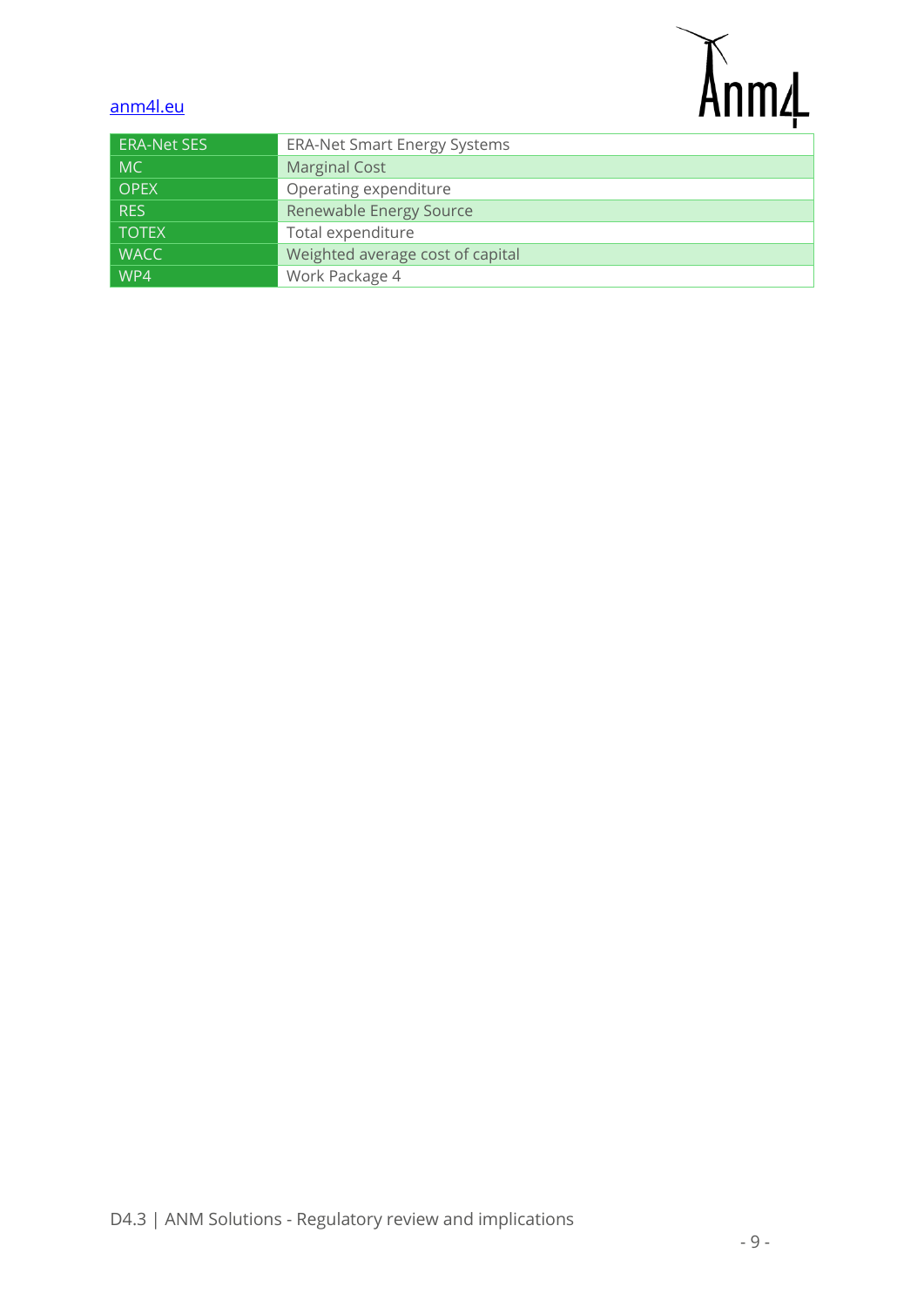

## **BACKGROUND**

The energy system is currently undergoing a radical transformation minimising greenhouse gas emissions and maximising the share of renewable energy sources (RES) in the energy mix. The electricity market is a key enabler of this transformation, creating new opportunities and challenges for market participants while recent technological development provides opportunities for active consumer participation.

The recent technical developments have allowed RES to be economically viable. This has resulted in a paradigm shift forcing the traditionally one-directional distribution grids to be utilised in a bi-directional manner with an increased amount of distributed generation (DG). [3]

The main challenge with this transformation is managing intermittent electricity generation by weather dependent sources such as wind and solar that are not adaptable to demand, [4] and often located at the edge of the grid. Grids are commonly structured similarly to a spiderweb, adapted to centralised generation with heavy lines close to the generation facilities and lighter lines further out. Fluctuations caused by intermittent generation in the periphery can therefore have a larger impact on the grid compared to if the intermittent generation facility had been placed at the centre. [3]

Distribution system operators (DSOs) are monopolists and therefore heavily regulated to protect consumers. There are multiple approaches for the DSOs to manage the issues brought by the increasing share of RES, many of which are dependent on the regulatory landscape within which they operate. The European Commission is continuously working on adapting relevant regulation to correspond to current and future conditions. Both Hungary and Sweden are member states of the European Union and therefore national laws and regulations are heavily influenced by EU regulation.

The Clean energy for all Europeans package addressed all pillars of the Energy Union<sup>1</sup>. It was launched in 2016 and implemented in 2019. The package consists of a new set of rules to ensure continued transition and reach the goals stipulated in

<sup>1</sup> The European Energy Union is a strategy founded by the Juncker Commission in 2015. Its purpose is to strengthen the European energy security, sustainability, and competitiveness through five pillars: Energy security, solidarity and trust; A fully integrated European energy market; Energy efficiency contributing to moderation of demand; Decarbonising the economy; and Research, Innovation and Competitiveness. [24] Since 2015, the Commission and its member states have worked on achieving the strategy through implementing different packages and following up on 27 National Energy and Climate Plans (NECPs). [25] A key objective of the Energy Union is to not leave any citizens or regions behind. All consumers, including vulnerable and energy poor, should be able to reap its benefits. [23]

D4.3 | ANM Solutions - Regulatory review and implications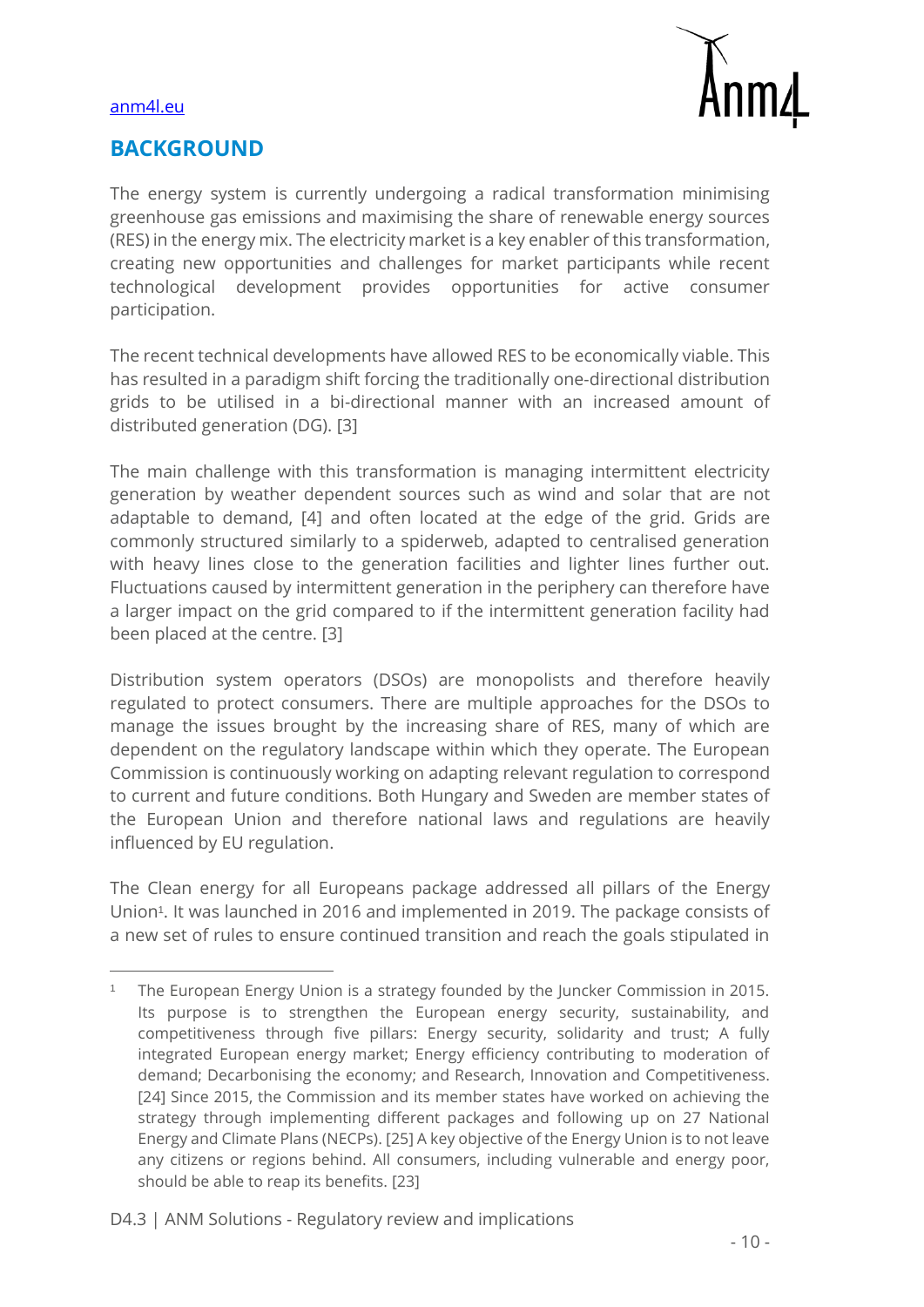

the Paris Climate Agreement from 2015, i.e., a minimum 40 percent reduction of greenhouse gas emission by 2030. [5]

The package was implemented when the Council of ministers of the EU formally approved the last four out of eight new legislations, thereby future proofing the European electricity market. [5]

The four legislations implemented in 2019 are the Directive on common rules for the internal market for electricity (EU) 2019/944 (replaces Electricity Directive (2009/72/EC)), the Regulation on the internal market for electricity (EU) 2019/943 (replaces the Electricity Regulation (EC/714/2009)), the Regulation on risk preparedness in the electricity sector (EU) 2019/941, and the Regulation (EU) 2019/942 establishing a EU Agency for the cooperation of energy regulators (ACER) (replaces regulation 713/2009). [6]

Note that some of these legislations are directives while some are regulations. While an EU regulation applies in in all member states regardless of national laws and regulations, an EU directive is a set of rules that sets objectives to be achieved but leaves it to the Member States to formulate their own detailed national laws and regulations.

Designing and implementing efficient regulation is challenging. This report focuses on existing and (when possible, for more information see section [1.1\)](#page-7-1) future regulations in Sweden and Hungary and how the regulatory framework, especially the income regulation, shape DSO behaviour.

#### <span id="page-10-0"></span>**1.3 Available options to manage grid issues**

As described in multiple reports published as part of the ANM4L project the available tools and resources to manage voltage levels and avoid overload situations and allow for more generation from intermittent RES can be categorised into four different groups (see for example Ref. [7] and [3]):

- Generation control;
- Flexible consumers:
- Equipment in the grid, and
- Flexibility enablers.

In addition, the DSO can also reinforce or expand the grid.

If the DSO procures flexibility from an external party (e.g., using generation control or flexible consumers), a specific mechanism or market may be necessary to facilitate trade.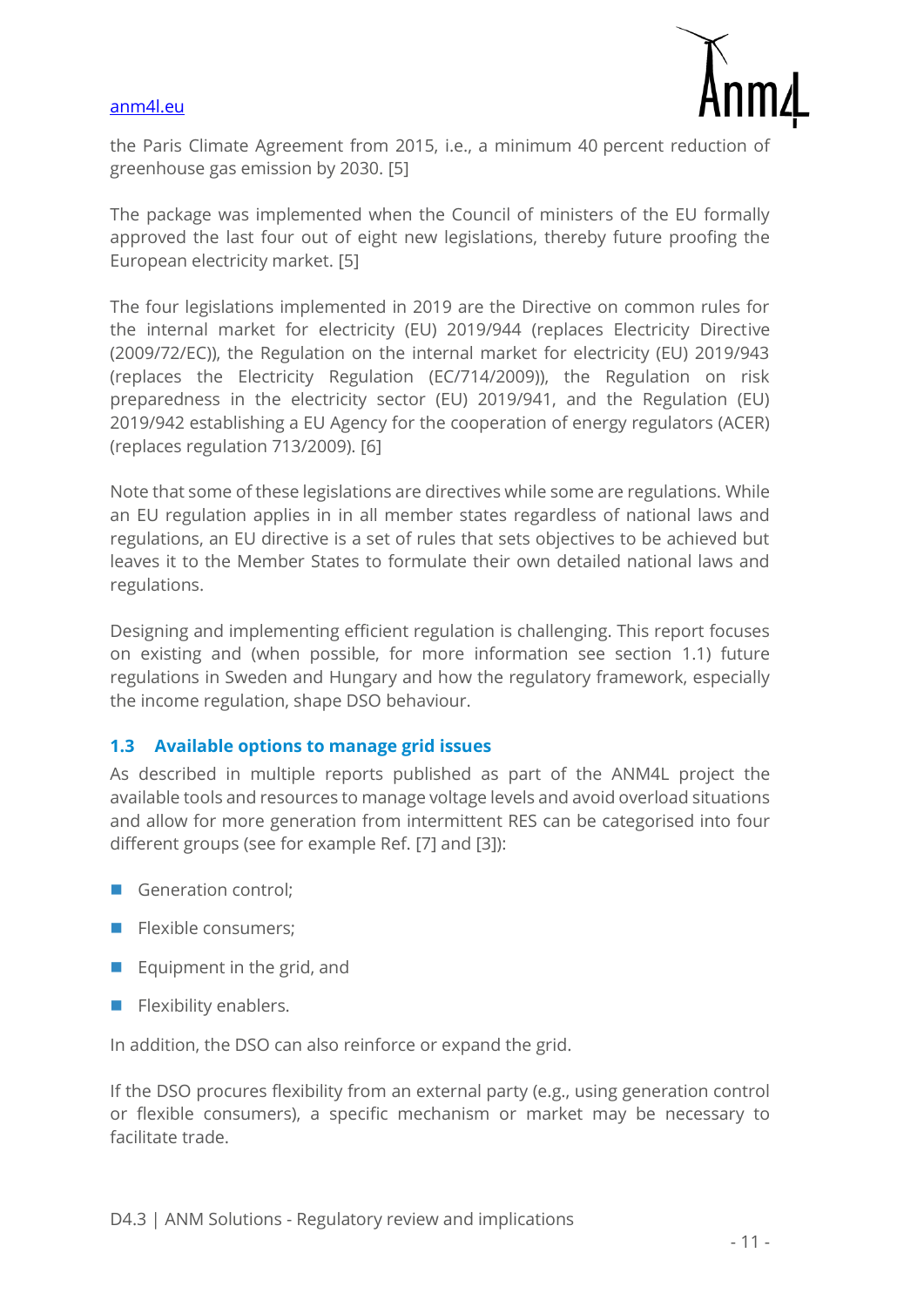



#### <span id="page-11-0"></span>**REGULATIONS ENABLING ANM SOLUTIONS**  $\overline{\mathbf{2}}$

Swedish and Hungarian regulations are heavily influenced by EU regulation. EU directives are transposed into EU member states national law, which directly influence how the electricity market function, including roles and responsibilities of its actors. Electricity network owners and operators, given their position as monopolistic providers of electricity transmission and distribution services, are particularly influenced since the legal framework, through the national electricity network regulations, determines the level of their revenue. The following sections reviews the EU directives and regulations relevant for enabling ANM solutions. First, properties of electricity network economic regulation are outlined and discussed, which is then followed by a review of recent EU regulations and the impact on Hungarian and Swedish national law. The aspects of EU regulations are grouped into three categories:

- *Regulation enabling ANM solutions* aims to capture regulations that aim at setting up a landscape suitable for these kinds of solutions before they are implemented;
- *Regulation enabling participation* aims to capture regulations that aim at enabling participation of different actors, and
- *Operational regulation* aims to capture regulations that aim to regulate the solution itself, how it is used and to solve new operational issues.

#### <span id="page-11-1"></span>**2.1 Economic regulation of electricity networks**

During the 1980s and 1990s many countries unbundled (removed vertical integration between the different segments) and privatised much of their electricity sectors. The move to reduce the state involvement in the generation, transportation and supply of electricity was driven by both political agendas and principles from the field of economics of prospective efficiency gains through competition. Electricity networks are capital intensive, creating high economies of scale and thus high barriers to entry for new actors. As a result, electricity networks, transmission and distribution of electricity, are considered to be natural monopolies. This means that it is more efficient (less costly) to only allow one company to own and operate the electricity network within a defined area rather than to open up to many companies and competition.

However, the concentration of market power to one or more actors is generally associated with inefficient practices such as excessive pricing and lack of innovation and technological advancement. Therefore, as natural monopolies, DSOs and TSOs are subject to economic regulation to prevent monopoly pricing, discriminatory network access and to ensure sufficient investment and maintenance for a safe and efficient level of supply [8] [9].

D4.3 | ANM Solutions - Regulatory review and implications Since privatisation, the general objective of regulation, in addition to stringent security requirements, has focused on improved efficiency in the operation and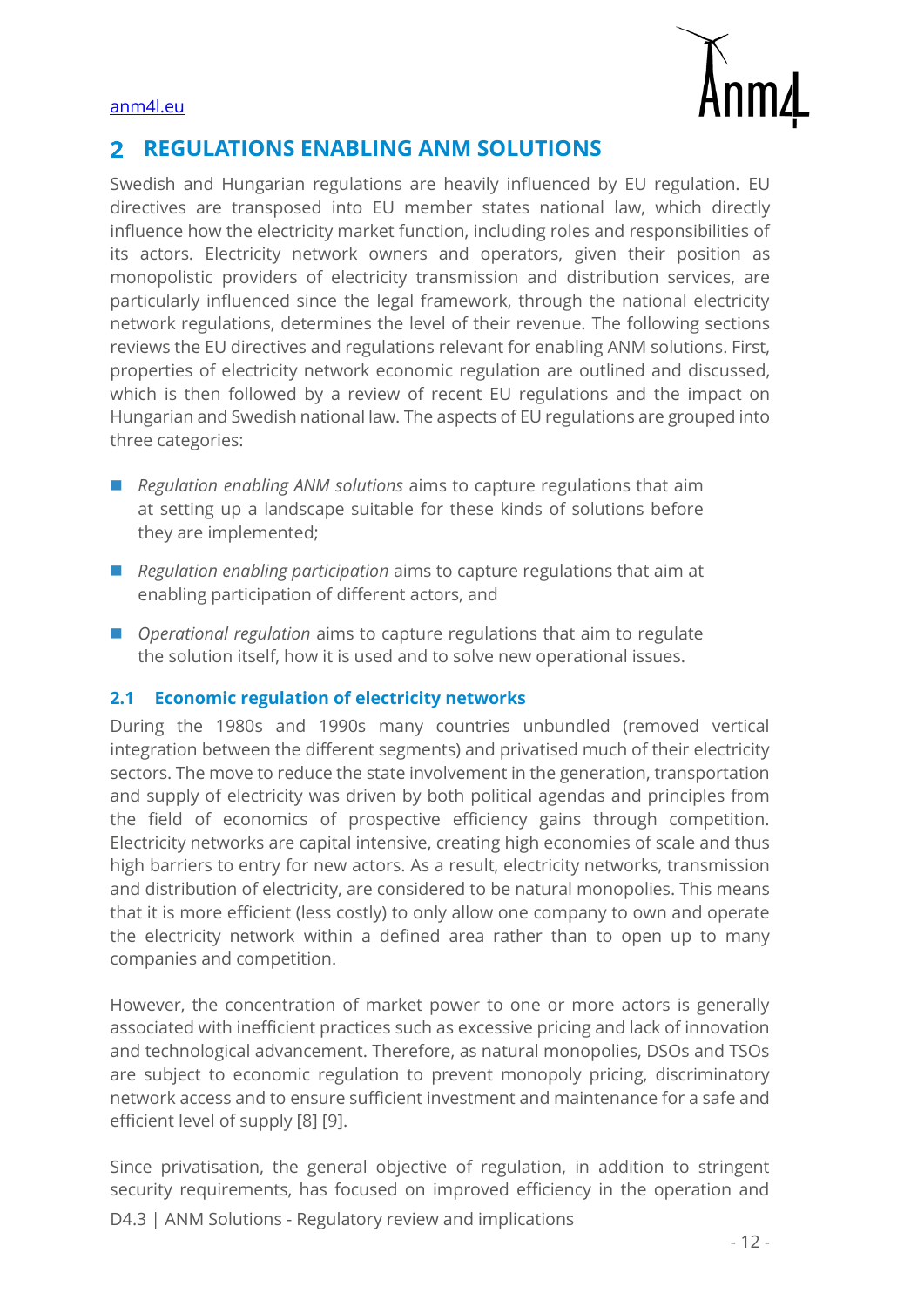

maintenance of networks. This is achieved through improved short-run efficiency (making the best use of existing resources) and long-run efficiency (appropriate long-run investments). National regulatory authorities (regulators) have an informational disadvantage in terms of the operational environment, technical specifications, costs and behaviour of the firms that they regulate. This means that network companies may be able to abuse its monopolistic position to its advantage. For example, by overstating its costs or reducing spending leading to poor managerial efforts, in order to maximise its own profits. Abuse of a monopolistic position would come at a cost to electricity consumers and reduce overall social welfare.

Traditionally there are two main types of regulatory frameworks applied to network companies to overcome issues related to information asymmetry; price cap regulation and cost of service regulation. In price cap regulation, the regulator determines a price cap or fixed price for distributed energy. Whilst consumers are protected against monopoly pricing or unexpected increases, the network company and its managers are motivated to first exaggerate its costs to the regulator and then, through operational advances, reduce its actual costs without the requirement to share any savings with consumers. The gains from costs reductions, which may reduce quality of supply, will thus remain solely with the network company. Meanwhile, in a cost of service framework the regulator agrees to compensate network companies for a certain level of service. Provided that the regulator is able to accurately audit costs, the network company will be reimbursed fully for its true production costs and the company will not have an incentive to exaggerate its costs. Consumers would share potential benefits of cost reductions, however, the network companies have no incentive to innovate or develop procedures to reduce costs as this would lower its overall compensation since only realised costs will be reimbursed.

As a result of the difficulties in encouraging truthful reporting and behaviour from regulated companies, regulators have often applied a combination of price cap and cost of service regulation. Many also rely on benchmarking of network companies' costs and productivity to determine the overall allowed revenue. Benchmarking of companies' performance reduces the informational gap between regulated companies and the regulator and it encourages performance improvements. Regulatory methods that incentivise certain behaviour and efficiency improvements are typically referred to as incentive regulation. The regulatory frameworks for Hungary and Sweden [10] are outlined, below.

The Swedish electricity grid is divided into three different levels; the high-voltage transmission network, owned and operated by the state-owned TSO, the mediumvoltage regional distribution network, owned and operated by 18 regional DSOs, and the low-voltage local distribution network, owned and operated by 152 local DSOs. The 170 DSOs vary in size, operational environment, and ownership structure, including state, municipal, and privately-owned. The Swedish Energy Markets Inspectorate, the regulator in Sweden, work on assignment from the government to

D4.3 | ANM Solutions - Regulatory review and implications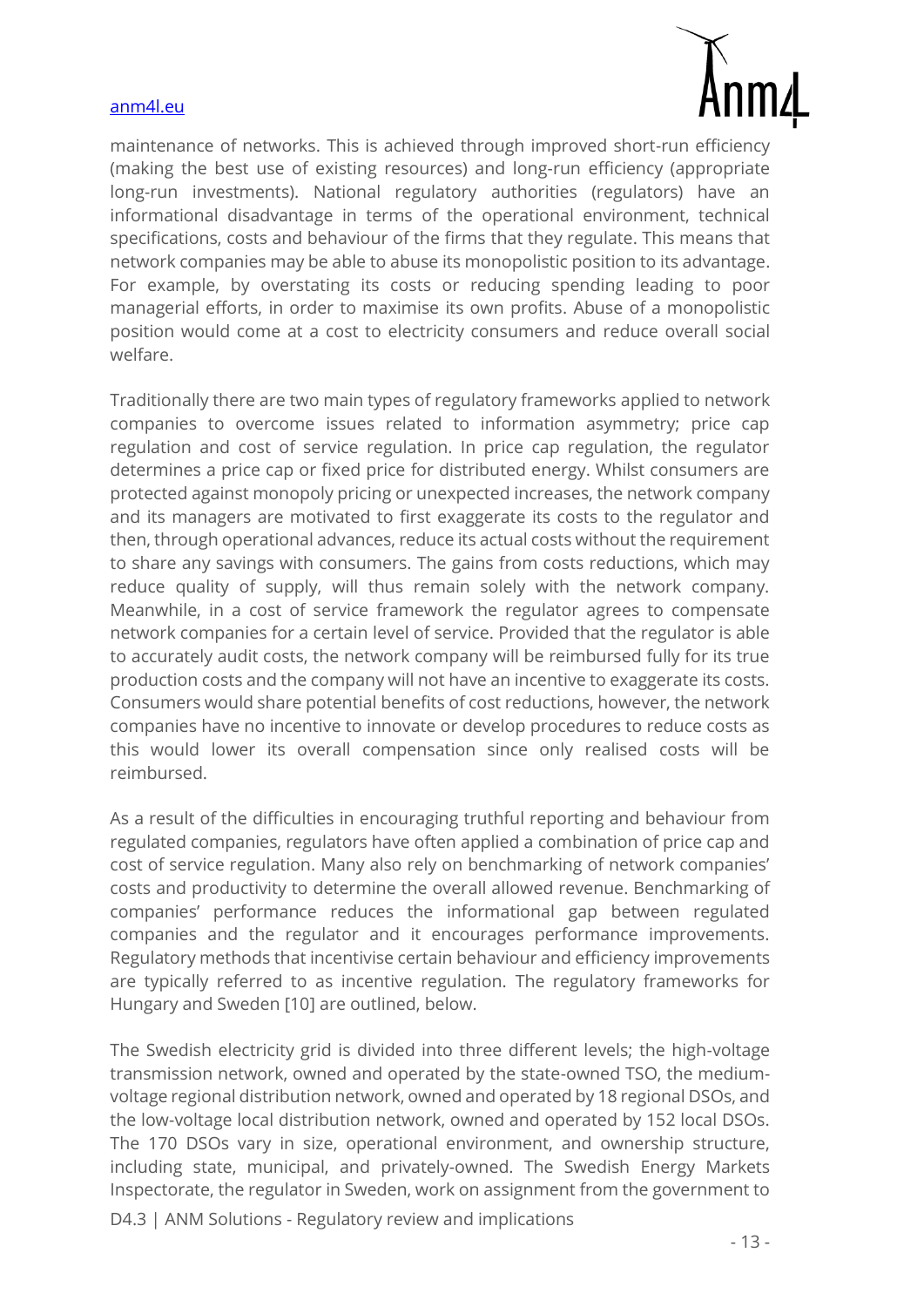

ensure a well-functioning energy sector, safe and secure supply of energy, and to support energy consumers interests. Included in this work the economic regulation of networks. Since 2012, the regulator applies an ex-ante revenue cap to both the transmission and distribution networks. The network companies propose the TOTEX (total expenditure) (divided into CAPEX (capital expenditure), non-controllable OPEX (operating expenditure) and controllable OPEX) to be used to determine the revenue cap, which is assessed and finally set by the regulator for a four-year period. The revenue cap is set to cover operational costs and a reasonable return on capital. The depreciation of assets follows a straight-line method dependent on expected economic life and vary between different types of assets. There are 17 different asset categories and six different depreciation times, varying between 10 and 50 years. The regulator also applies incentives to improve efficiency of controllable OPEX, determined through a benchmarking exercise, and to improve quality of supply. An overview of the Swedish revenue cap and its different building-blocks are depicted in [Figure 1,](#page-13-0) below.



*Figure 1 - Overview of the Swedish revenue cap [11]*

<span id="page-13-0"></span>The Hungarian electricity grid is made up of one TSO, which is publicly owned, and six DSOs, of which one is publicly owned and five that are privately owned companies. The Hungarian Energy and Public Utility Regulatory Authority (HEA) oversee the market and the electricity networks are regulated by a hybrid model where a revenue cap is set ex-ante in a price-cap-like system (i.e., the revenue cap is determined by price/tariffs multiplied by the quantity of distributed energy). The regulator performs a cost review for each network company and the justified costs (OPEX, CAPEX, depreciation and network losses) are calculated and included in the revenue cap together with the distributed energy. An efficiency incentive is applied to OPEX, determined through a benchmarking exercise, and an incentive for improved quality of supply is applied through a bonus/penalty system based on the quality of supply in the previous regulatory period. Depreciation follows a straightline method and is determined based on expected economic life of the different types of assets, with the annual rate varying between 2.5% and 7%.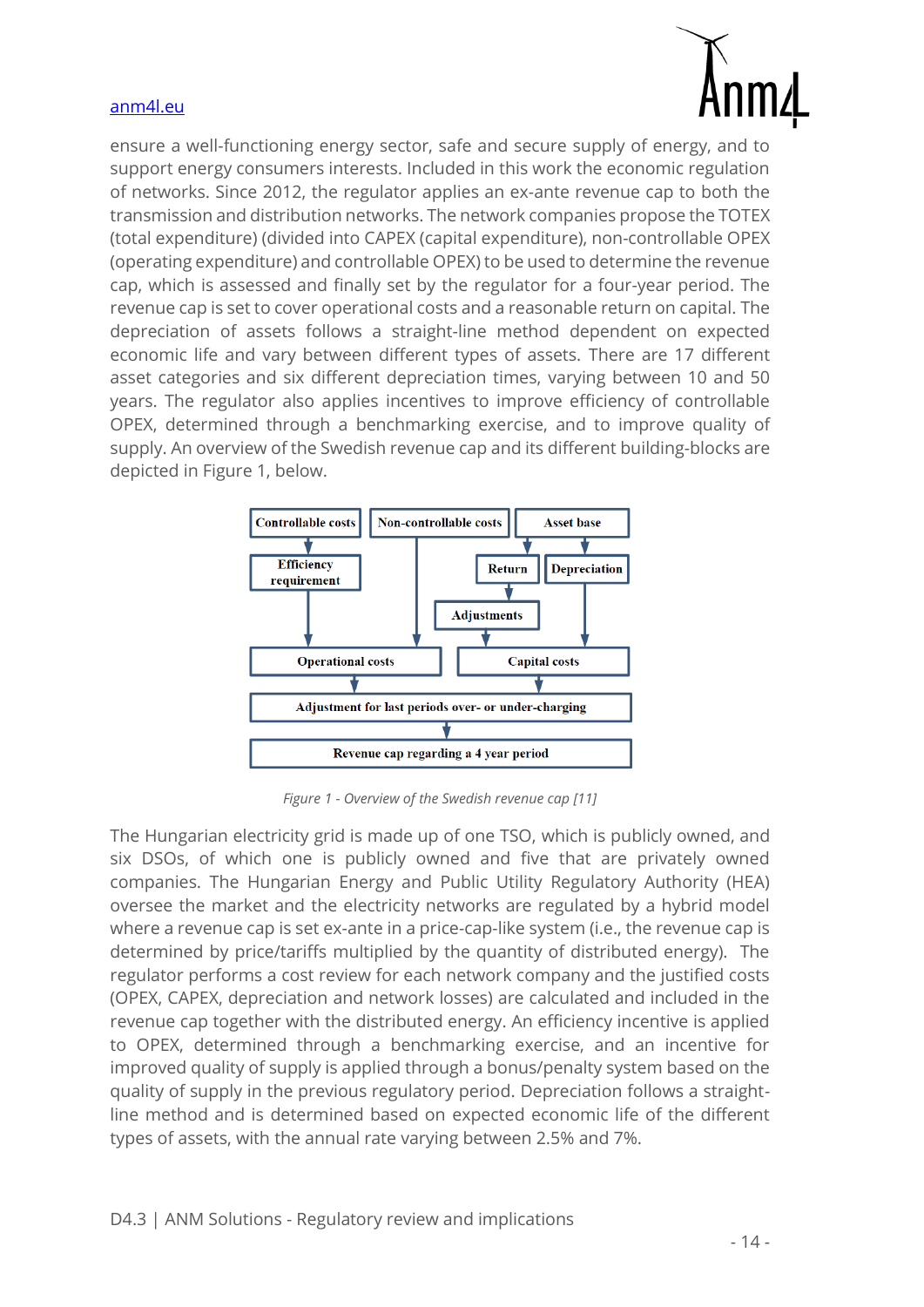

Similar to Hungary and Sweden, many European regulators apply incentive regulation to electricity network companies to encourage firms to become more efficient, increase investments, and to make sure that consumers benefit from cost reductions. Incentives generally come in the form of financial rewards or penalties but can also consist of other schemes, for example reputational incentives. A range of incentives allows regulators to increase their focus from mainly considering safety requirements and efficiency improvements to include other aspects that can contribute towards meeting wider policy objectives, including those related to climate change goals and the energy transition. For example, recent developments have seen an increased focus on network customers' objectives through the introduction of incentives to improve quality of supply, a feature in most European regulatory frameworks, and active customer engagement, implemented by the Great Britain regulator Ofgem.

It is also possible to introduce incentives to encourage DSOs to look beyond traditional network expansions, and apply ANM solutions and other measures, in order to increase network capacity. For example, to promote energy efficiency, lower network losses and reward peak-shaving, the Swedish regulator recently introduced an incentive to encourage efficient utilisation of network [11]. The incentive should support the development of new and innovative processes, including operation and maintenance, which can delay investment in and expansion of the grid. However, the fundamental framework remains the same.

Both Hungary and Sweden apply revenue cap regulation following a similar general building-block principle where allowed revenue is made up of  $OPEX +$  $depreciation + asset base \times WACC$ . OPEX and CAPEX are treated differently – OPEX is remunerated within the period they occur whilst CAPEX is added to the asset base and reimbursed over time through depreciation and an allowed return on the invested capital. By investing in assets, DSOs will grow its asset base and therefore its guaranteed return for many years. Different types of assets have different expected economic life and therefore depreciation ratios. Assets such as cables and lines have a long expected economic life, typically 40-60 years, whilst IT infrastructure and equipment in the grid may have about 10 years expected economic life. This means that DSOs will maximise its expected return by investing in large infrastructure that depreciate over a longer time and that they therefore may be more willing to invest in network expansion than an ANM solution.

There is a level of substitutability between CAPEX and OPEX and depending on the objectives of the regulator this could be utilised. However, a balance must be established to avoid potential OPEX-bias, leading to short-term operational focus, and CAPEX-bias, leading to long-term over-investments and overengineering. Moreover, OPEX is benchmarked against other DSOs and an efficiency incentive is applied. Benchmarking and establishing efficiency requirements on CAPEX is generally considered challenging due to the nature of capital investments, which vary greatly between different years and different DSOs. As a result, the efficiency requirement imposed on OPEX, in addition to the guaranteed long-term return on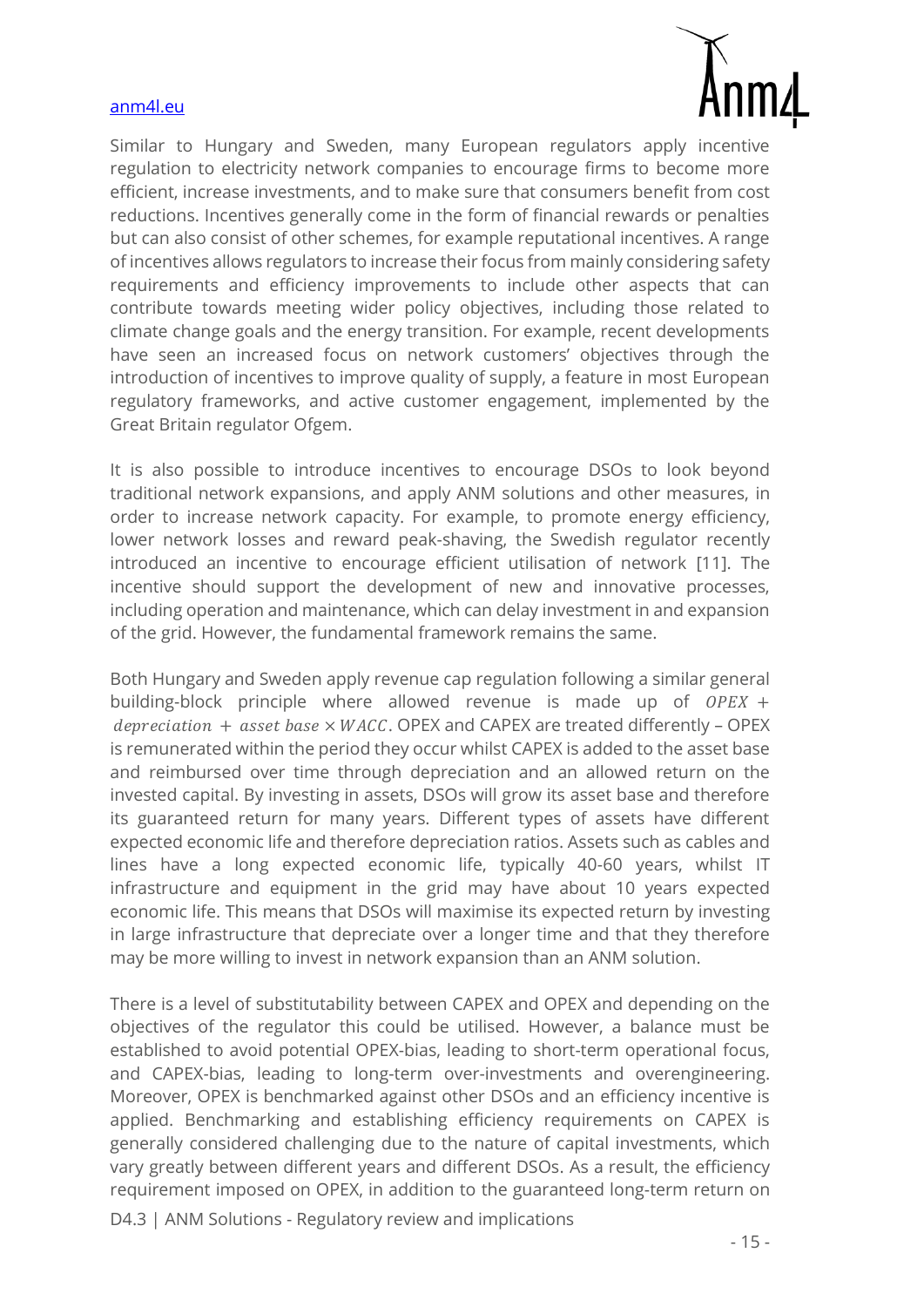

CAPEX, may lead DSOs to prioritise CAPEX expenditure, i.e., induce CAPEX-bias, particularly in assets with long expected economic life, over OPEX expenditure.

The current regulatory framework is fit for the traditional DSO role, i.e., the passive transporter of electricity with no need to consider bi-directional electricity flow or prosumers. However, with changing circumstances, new actors, roles, responsibilities, and objectives, the economic regulation will need to be updated to encourage and allow DSOs to take on a more active role and to find and implement alternative solutions to traditional network expansion. It is possible that updates would have to go beyond introducing additional incentives to the current framework, a more fundamental review may be required. The regulatory framework for DSOs could possibly be adjusted to become more similar to the framework applied to TSOs, with more clearly defined incentives for the efficient and economic operation of the system, including separate allowances for acquiring balancing services.

Furthermore, a possible solution to overcome potential CAPEX-bias is changing from a system that treats CAPEX and OPEX differently to a system where all costs are treated in a similar manner, so called TOTEX-regulation [12]. Reducing the distinction between OPEX and CAPEX and adapting the tools that determine efficiency could allow regulators to change the way DSOs are regulated, as a result of new economic objectives, roles, and responsibilities. Changing the efficiency requirement to include DSOs' total costs, rather than only controllable OPEX, is a recent proposal from the Swedish regulator. An example of the suggested framework is illustrated in [Figure 2,](#page-15-2) below.



<span id="page-15-2"></span>

#### <span id="page-15-0"></span>**2.2 EU regulation**

#### <span id="page-15-1"></span>2.2.1 Smart metering systems

D4.3 | ANM Solutions - Regulatory review and implications A smart meter is a device that records and communicates information such as electricity consumption and voltage levels and therefore allows consumers to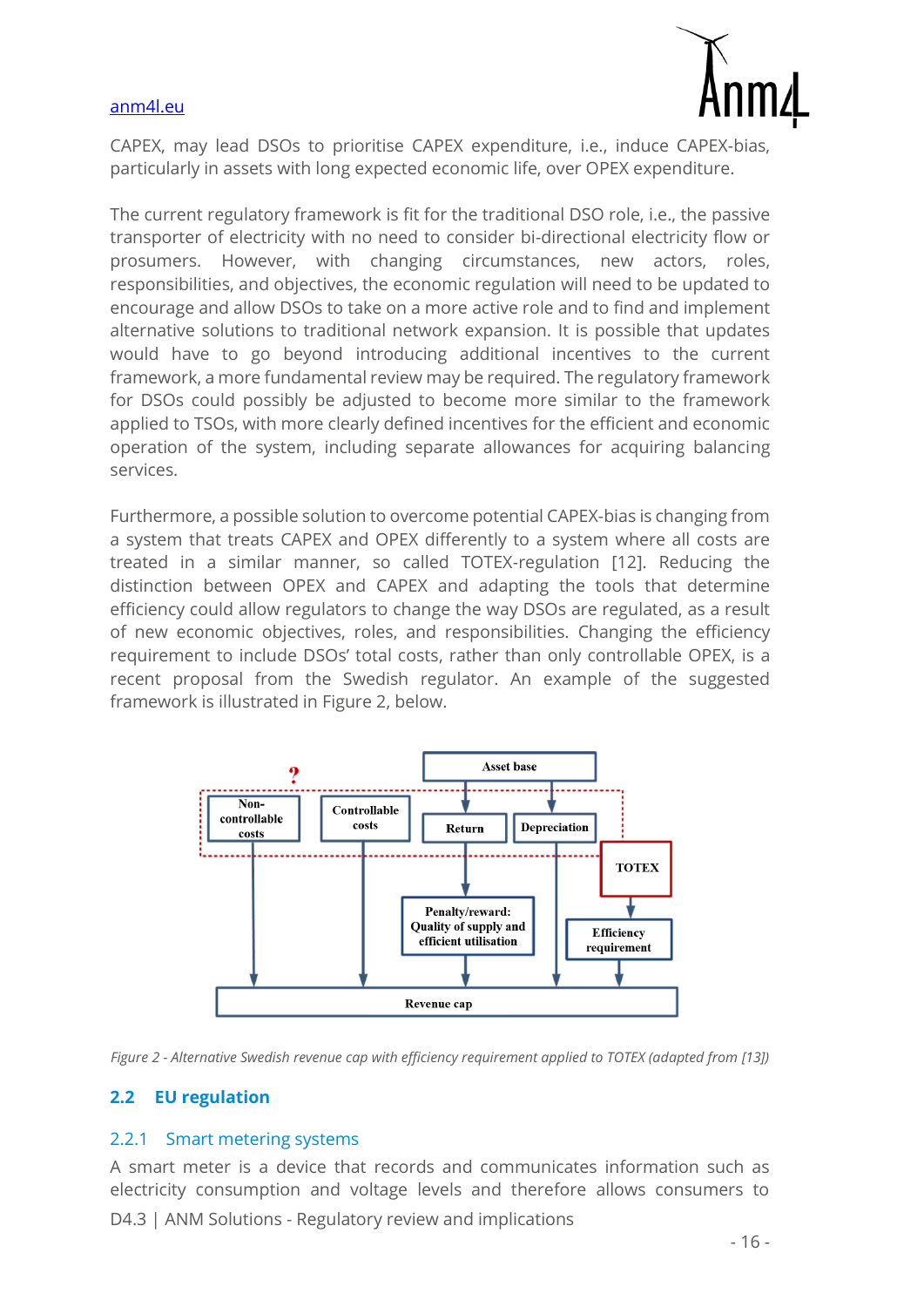

actively monitor and adapt their actual consumption and/or allow for a third party to do so. It is a necessary tool for consumers who wish to actively engage on the electricity market and/or in some other way offer flexibility services to the DSO.

Articles 19, 20 and 21 of EU directive 2019/944 states that member states should, if/when deemed economically beneficial based on a cost-benefit assessment (CBA), ensure that smart metering systems are introduced to support active participation of consumers in the electricity market. Consumers are however entitled to a smart metering system even if the CBA assess a system wide deployment to be unprofitable but then at their own cost.

The functionality requirements are in short that the smart metering system should be able to provide final consumers with information on actual time of use as well as validated historical consumption. Information should be free, easily available, and secure. Upon request of a consumer the system should be able to handle and account for electricity fed into the grid. The information provided to the consumer should be easy to understand and allow the consumer to compare offers. A third party should be able to act on behalf of the consumer, among other things this entails that the consumer should be able to relay information to the third party (see chapter [2.2.3\)](#page-17-1). Regarding pricing, the smart metering system should allow consumers to be settled at the same time resolution as the national settlement period.

In 2018, the Swedish government decided to deploy "the next generation" of smart meters in Sweden. The work has commenced and is due to be completed before 2025. A CBA concluded in 2015 that deployment of smart meters would be beneficial. The smart meters will be able to measure hours and have a user interface that makes it possible for customers to read their own consumption data. They will make it possible for consumers to actively engage on the electricity market and at the same time allow for a safer operation of the grid. [14]

For Hungary, the results of the first and second CBA however show inconclusive results and the results from a third CBA conducted in 2018 were in 2020 still under review<sup>2</sup>. Some DSOs are working on smart metering deployment (mainly in relation to pilot projects), however there is no large-scale rollout underway. [15] Because the CBAs have been inconclusive there are no requirements for a large-scale rollout, but the CBA must be repeated every fourth year or more often. [16]

While smart meters in households are not necessary for all ANM solutions, the available solutions are limited in their absence. The possibility to engage consumers on the electricity market is for example not available. However, other types of technologies may be just as important in an ANM solution and the discussion of smart meters is changing into also including a more integrated use of information

The authors of this report have not been able to find any more recent information.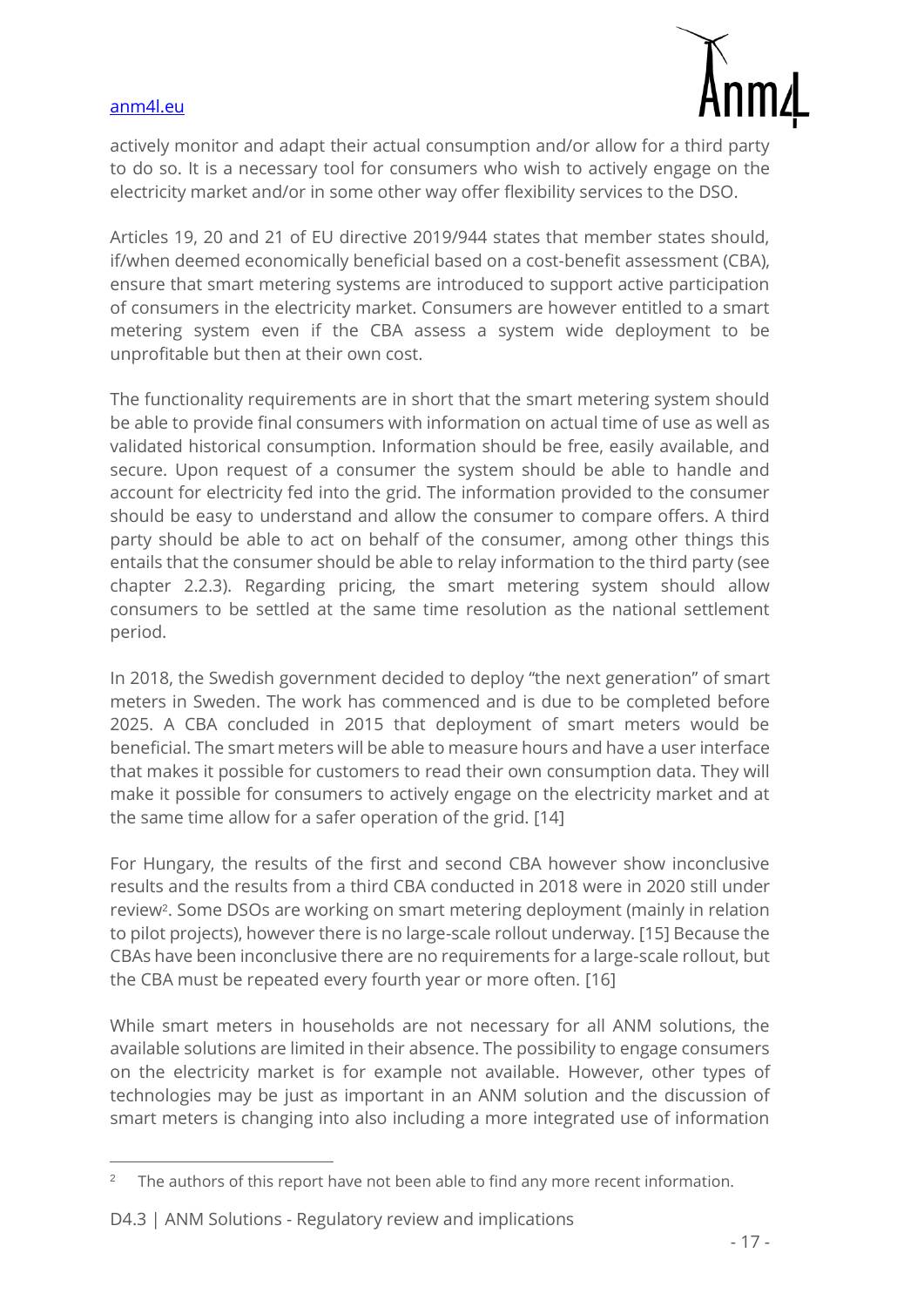

and communication technology (ICT) and digitisation. Such technology can be, for example, smart household appliances (such as heat pumps) that in an ANM setting can allow network owners to remotely adjust loads by communicating directly with the appliance rather than with the consumer.

#### <span id="page-17-0"></span>2.2.2 Information

As previously mentioned, some ANM solutions involve a third party or an active consumer that need access to information. The EU directive 2019/944 therefore stipulates in article 31 that the DSO must be willing and able to provide system users with information needed for efficient access to and use of the system.

The Swedish regulator interpret this article mainly in term of fees and conditions for transmission of electricity. This is regulated in the Electricity Act. Chapter 4, paragraph 11, states that a grid owner swiftly should hand out information on fees and conditions. [17] It is however unclear if the information referred to include all necessary information for an active consumer or an aggregator. The Hungarian Electricity Act states in section 24 that information should be shared to any eligible party subject to consent of the customer without any discrimination.

Closely related to the above-mentioned technologies, information, and ANM solutions in general is cybersecurity which is generally discussed throughout directive 944/2019.<sup>3</sup> As stated in article 20, "the security of the smart metering systems and data communication shall comply with relevant Union security rules, having due regard of the best available techniques for ensuring the highest level of cybersecurity protection while bearing in mind the costs and the principle of proportionality". For grid owners working with ANM solutions it is important that measures to ensure security are being taken already when the solutions are beginning to be implemented. Furthermore, different actors involved with the same or interlinked systems would benefit from common standards.

#### <span id="page-17-1"></span>2.2.3 Third party access

Third party access is usually regulated for industries with natural monopolies such as operators of electricity grids and other vital infrastructures that cannot be economically duplicated. The motivation for this regulation is to uphold competition in the provision of a service or product closely related and often dependent on the natural monopoly. Absent third party access regulation, there is a risk of monopolists abusing their power by for example hindering third party access using measures such as unjustifiable high tariffs or discriminatory terms and conditions. A third party can for example be an aggregator in need of accessing smart meters out in the grid.

EU directive 2019/944 article 6 regulates third party access and states that each member state must ensure that it is based on publicly available tariffs applicable to

<sup>3</sup> See paragraph 57, article 20, article 40 and Annex II.

D4.3 | ANM Solutions - Regulatory review and implications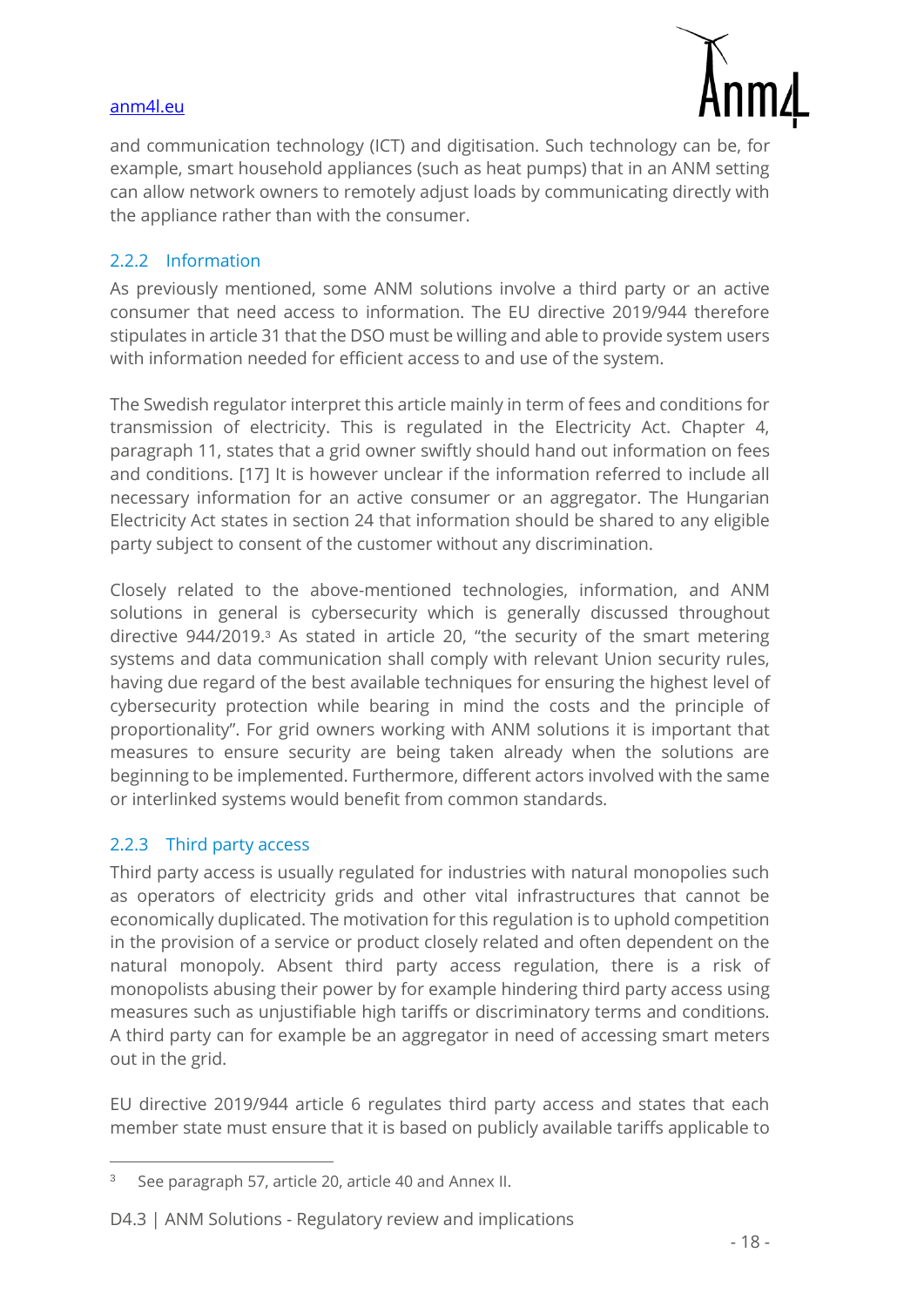

all customers and applied objectively and without discrimination between system users. Access can however be denied due to lack of necessary capacity. But in contrast to previous regulation, grid owners must now provide relevant information on what measures would be required to strengthen the network and thus allow for new connections. Furthermore, the article has (compared to previous regulation) been expanded to also apply to citizen energy communities that manage distribution networks.

Swedish regulations are in general well adapted to meet the requirements stated in the above article, see ref. [17]. No regulation currently applies to citizen energy communities. However, that should not have an impact on grid owners' ability to utilise ANM solutions. Also, Hungarian regulation, Electricity Act section 142, states that use of the electricity system and network access fees should be transparent, publicly available and proportionate, and applied objectively in a non-discriminatory manner. In contrast to Swedish legislation, section 66/B in the Electricity Act regulates energy communities and recognises that they may be involved in generation, storage, consumption of electricity, flexibility services, electricity sharing, aggregation, electro-mobility services and charging services for electric vehicles.

#### <span id="page-18-0"></span>2.2.4 Energy storage

Energy storage is a key component to ANM solutions. As lithium-ion battery prices continue to decrease energy storage becomes an increasingly affordable tool. [18] Battery energy storage systems (BESS) can support grid owners with reactive power compensation, management of peak loads, and other DSO level services. As with all ANM solutions, this may reduce future grid reinforcement needs.

Despite its benefits and affordability, EU regulation (Article 36 in 944/2019) prevents grid owners to own, develop, manage, and operate energy storage facilities. There are reasons for this regulation. DSOs are heavily regulated monopolies and therefore not allowed to participate in unregulated electricity markets. As BESS could be used to provide services in the electricity and balancing markets the fundamental rule is therefore to not allow DSOs to own, develop, manage, and operate energy storage facilities. Furthermore, BESS may be owned and operated by producers of electricity. They would, in contrast to the DSO, be allowed to sell stored electricity on electricity markets thereby increasing its usage potential as the DSO simultaneously can utilise the resource as an ANM service by procuring it from the producer.

D4.3 | ANM Solutions - Regulatory review and implications Article 36 in 944/2019 allows for member states to make exceptions and allow DSOs to own and operate BESS in two occasions; first, if such a facility is necessary for the grid owner to fulfil their obligation, that they will not be used to participate on any electricity market and the facilities are entirely integrated grid components, and second, if an open, transparent, and non-discriminatory tendering procedure, that was reviewed, approved, and deemed necessary by the regulating authority, was unsuccessful in acquiring the required services from a third-party. Tendering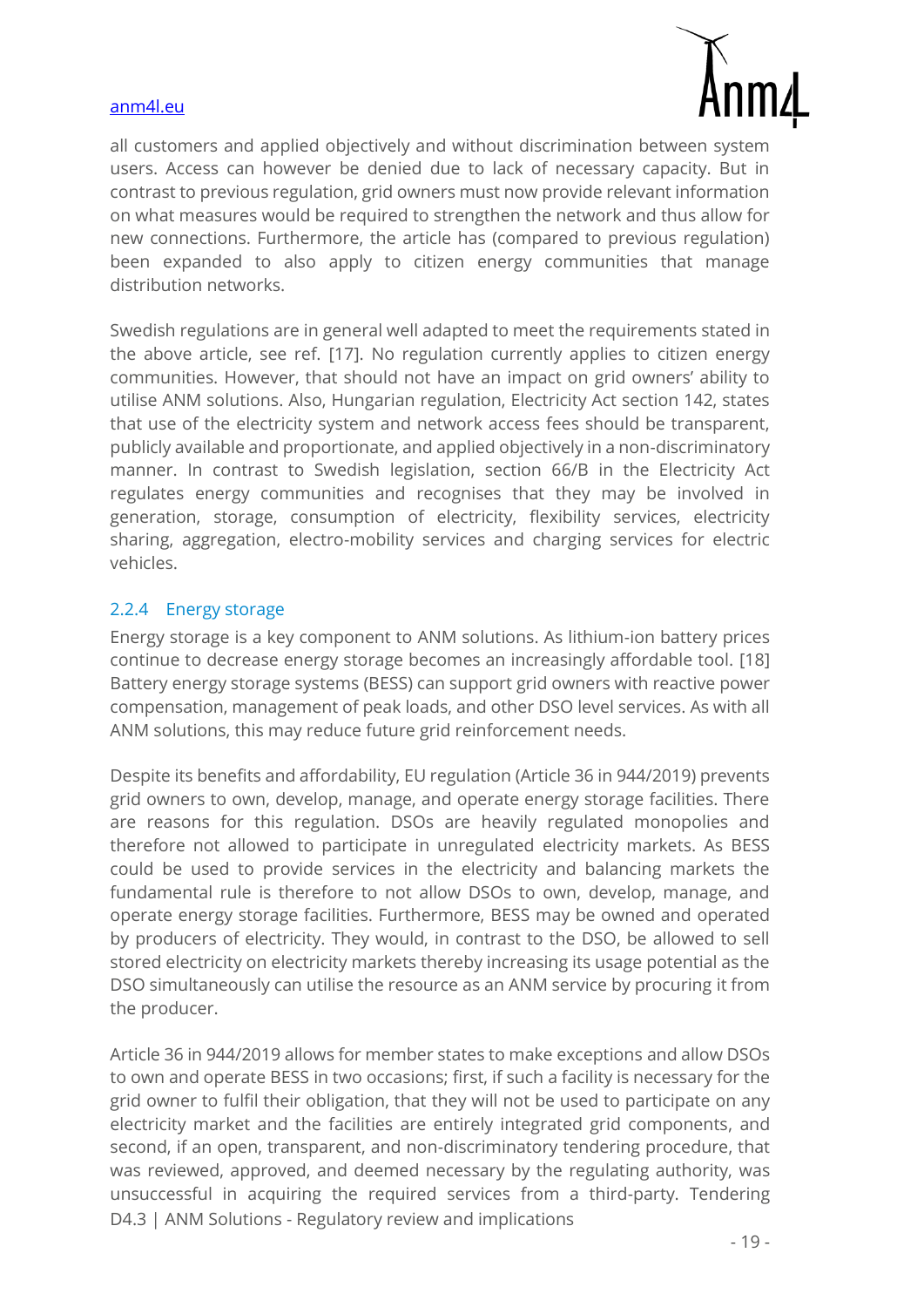

procedures vary between countries and each the regulatory authority of each country may provide guidelines or procurement clauses to help distribution system operators ensure a fair tendering procedure. In Sweden, the procurement tendering process for companies supplying utilities such as network owners is regulated by law (2016:1146).

While Swedish regulators have allowed for grid owners to own, develop, manage, and operate energy storage facilities as part of their grid operations, they have not been allowed to use the storage facility to participate on the market, for example to sell stored electricity. The current Swedish regulation is less strict than the new EU regulation and it is therefore likely to be updated and only allow grid owners to own energy storage facilities under the above mentioned exceptions. [19]

Hungarian regulators allow DSOs to own energy storage facilities. According to Section 33/C of the Electricity Act a DSO may install and operate an electricity storage facility if it complies with the lowest possible cost principle. The facility should be incorporated into the distribution network to ensure the secure and reliable operation of the distribution system although not used for congestion management. Furthermore, it must not exceed a nominal output capacity of 0.5 MW. The current Hungarian regulation is likely to change within the near future, however the exact formulation is unknown.

#### <span id="page-19-0"></span>**REGULATIONS ENABLING PARTICIPATION**  $\mathbf{R}$

#### <span id="page-19-1"></span>**3.1 Active customers**

Many flexibility resources are located in households and the owner of each resource must take an active decision to provide the local DSO with flexibility. The EU definition of an active customer is, according to point 8 in article 2 in 2019/944 "… a final customer, or a group of jointly acting final customers, who consumes or stores electricity generated within its premises located within confined boundaries or, where permitted by a Member State, within other premises, or who sells selfgenerated electricity or participates in flexibility or energy efficiency schemes, provided that those activities do not constitute its primary commercial or professional activity".

The rights and obligations of active consumers are regulated in article 15 in 2019/944, see box 1 below. While the requirement of being "financially responsible for the imbalances they cause in the electricity system; to that extent they shall be balance responsible parties or shall delegate their balancing responsibility in accordance with Article 5 of Regulation (EU) 2019/943" likely is challenging for the lone consumer the regulation otherwise does not hinder household participation in ANM services, and much of the technical and administrative burdens can be alleviated by an aggregator or citizen energy community, see chapter [3.2](#page-20-0) and [3.3](#page-21-0) below. The challenges related to household participation are probably more about incentives and knowledge than regulation, see chapter [5.](#page-27-0)

D4.3 | ANM Solutions - Regulatory review and implications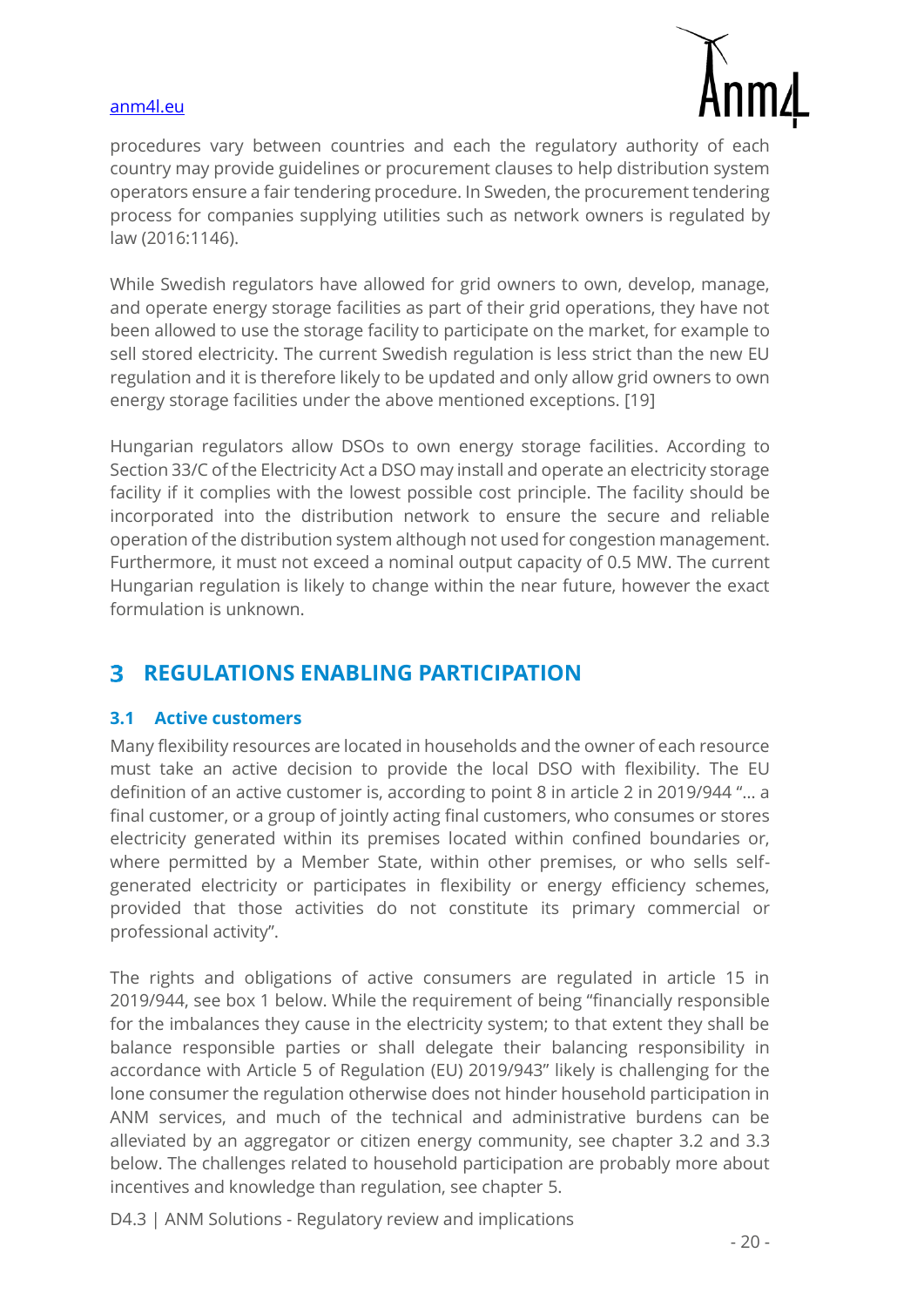

According to the Swedish Electricity Act (3 chapter, 16a §§) DSOs are not allowed to set technical requirements that make it difficult for consumers or other actors to provide flexibility services or in any other way hinder their participation. However, they are allowed to set requirements to ensure a safe, reliable, and efficient operation of the electricity network. See more on technical requirements in chapter [5.1 below.](#page-27-1) Similar regulations apply in Hungary where the DSO is required to treat all actors equally, thereby they may not hinder any actors' participation due to too advanced technical requirements. However, there are no regulations specifically on active customers as of yet.

#### **BOX 1: ARTICLE 15, EU 2019/944 – ACTIVE CONSUMERS**

- 1. Member States shall ensure that final customers are entitled to act as active customers without being subject to disproportionate or discriminatory technical requirements, administrative requirements, procedures and charges, and to network charges that are not cost-reflective.
- 2. Member States shall ensure that active customers are: (a) entitled to operate either directly or through aggregation; (b) entitled to sell self-generated electricity, including through power purchase agreements; c) entitled to participate in flexibility schemes and energy efficiency schemes; (d) entitled to delegate to a third party the management of the installations required for their activities, including installation, operation, data handling and maintenance, without that third party being considered to be an active customer; (e) subject to cost-reflective, transparent and nondiscriminatory network charges that account separately for the electricity fed into the grid and the electricity consumed from the grid, in accordance with Article 59(9) of this Directive and Article 18 of Regulation (EU) 2019/943, ensuring that they contribute in an adequate and balanced way to the overall cost sharing of the system; (f) financially responsible for the imbalances they cause in the electricity system; to that extent they shall be balance responsible parties or shall delegate their balancing responsibility in accordance with Article 5 of Regulation (EU) 2019/943.
- 3. Member States may have different provisions applicable to individual and jointly-acting active customers in their national law, provided that all rights and obligations under this Article apply to all active customers. Any difference in the treatment of jointly-acting active customers shall be proportionate and duly justified.
- 4. Member States that have existing schemes that do not account separately for the electricity fed into the grid and the electricity consumed from the grid, shall not grant new rights under such schemes after 31 December 2023. In any event, customers subject to existing schemes shall have the possibility at any time to opt for a new scheme that accounts separately for the electricity fed into the grid and the electricity consumed from the grid as the basis for calculating network charges.
- 5. Member States shall ensure that active customers that own an energy storage facility: (a) have the right to a grid connection within a reasonable time after the request, provided that all necessary conditions, such as balancing responsibility and adequate metering, are fulfilled; (b) are not subject to any double charges, including network charges, for stored electricity remaining within their premises or when providing flexibility services to system operators; (c) are not subject to disproportionate licensing requirements or fees; (d) are allowed to provide several services simultaneously, if technically feasible.

#### <span id="page-20-0"></span>**3.2 Aggregators**

Aggregators are frequently discussed, and many find it likely that this type of actor will play an important role on the future energy market. Just as the name imply, an aggregator can gather actors and sell their aggregated flexibility to a DSO or to other consumers. From the perspective of the DSO, this is a convenient solution as they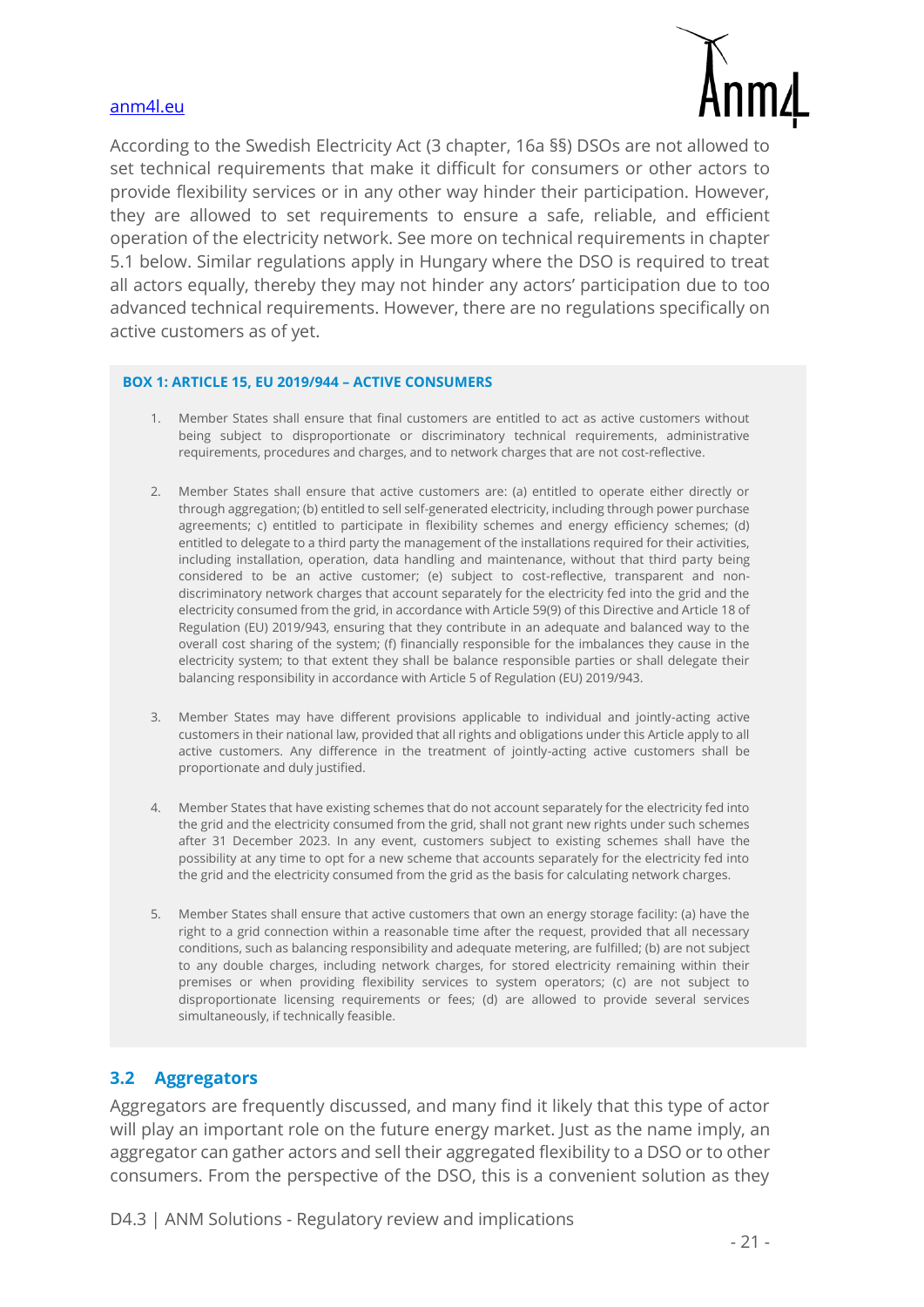

only need to establish a contract and relationship with the aggregator, instead of each actor.

For DSOs looking to implement demand response or load control as an ANM solution, an aggregator is likely to simplify the relationship between the DSO and the consumer/prosumer and minimise the administrative burden. Furthermore, by representing the consumer/prosumer the aggregator can contribute with a more even distribution of knowledge between buyer and supplier.

Article 13 regulates consumers and prosumers right to enter and exit contracts with aggregators and article 17 in 2019/944 states that each Member State has a responsibility to "allow and foster participation of demand response through aggregation" and that system operators (TSO and DSO) treat actors that offer ancillary services such as flexibility via aggregation of demand response equal to other producers regardless technical capabilities.

The new articles specifically addressing aggregators have not yet been implemented in Swedish legislation. [19] In February 2020, NordREG, the organisation for Nordic energy regulators, published a report with recommendations on a common Nordic regulatory framework for independent aggregators. To allow for cross-border cooperation they propose to develop a harmonised regulation for all Nordic countries. [20] The Swedish Energy Markets Inspectorate will propose a suggestion for regulation of aggregators that will ensure alignment with the regulation of bordering nations and that DSOs and TSOs treat their services equal to those of similar market actors. The addition of aggregators in national legislation is likely to only increase the possibilities for DSOs to utilise local flexibility resources.

Hungarian regulators have incorporated aggregators throughout the Electricity Act and, from a regulatory perspective, they are allowed to engage consumers and other actors to deliver aggregated flexibility services to DSOs.

#### <span id="page-21-0"></span>**3.3 Citizen energy communities**

Article 16 in 2019/944 regulates citizen energy communities. The definition of a citizen energy community is, according to point 11 in article 2 in 2019/944, defined as "(…) a legal entity that,

- is based on voluntary and open participation and is effectively controlled by members or shareholders that are natural persons, local authorities, including municipalities, or small enterprises;
- has for its primary purpose to provide environmental, economic or social community benefits to its members or shareholders or to the local areas where it operates rather than to generate financial profits; and
- may engage in generation, including from renewable sources, distribution, supply, consumption, aggregation, energy storage, energy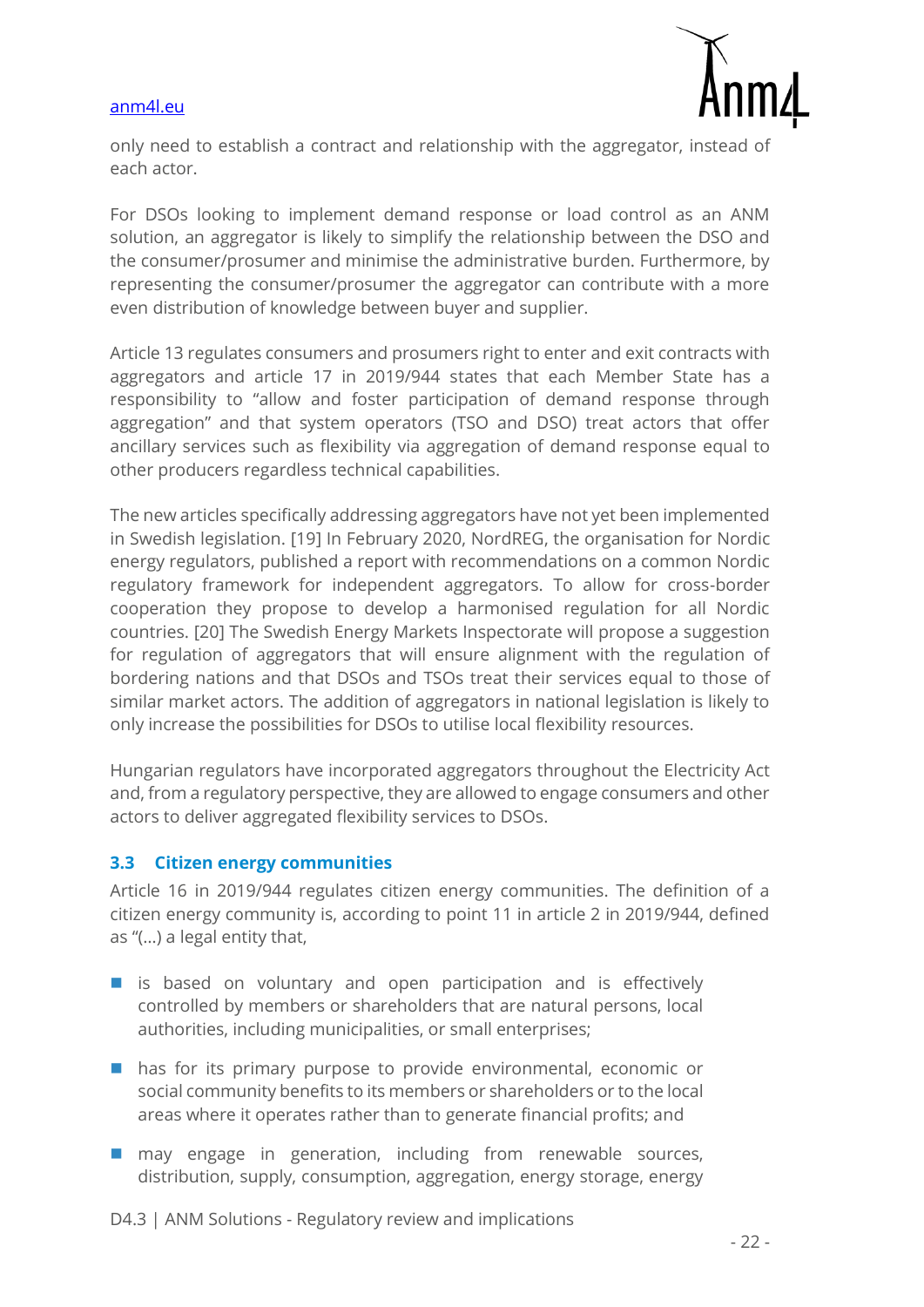



efficiency services or charging services for electric vehicles or provide other energy services to its members or shareholders."

Citizen energy communities are of high relevance for ANM solutions involving consumers and/or prosumers, especially demand response. Like aggregators, they may be a way of aggregating multiple flexibility resources and efficiently facilitate the relationship between consumers and grid owners. Citizen energy communities may function as a non-profit aggregator with the purpose of providing environmental, economic or social community benefits, in this case by offering large amounts of flexibility within a clearly defined framework that all members of the community accept.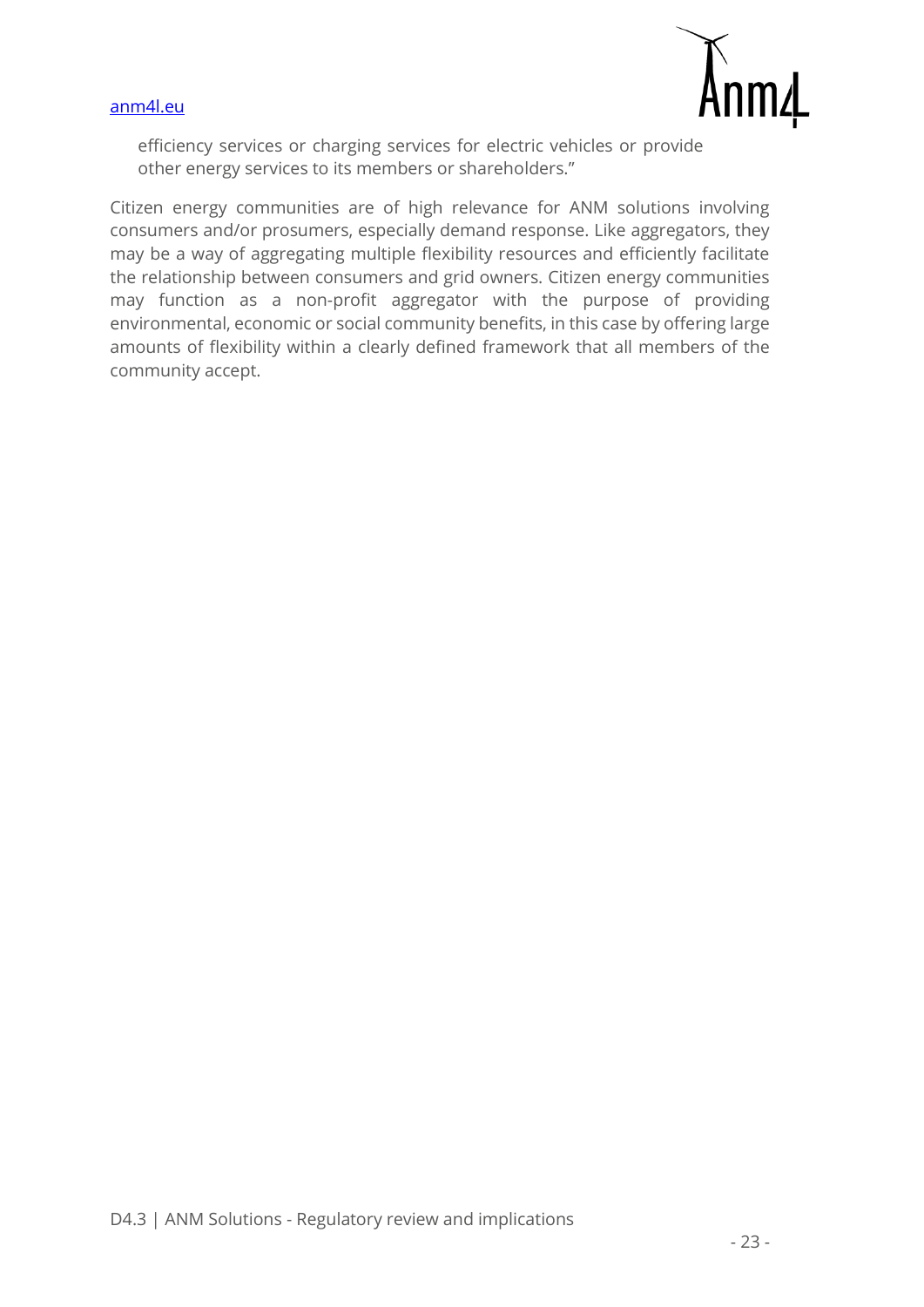

#### **BOX 2: ARTICLE 16, EU 2019/944 – CITIZEN ENERGY COMMUNITIES**

- 1. Member States shall provide an enabling regulatory framework for citizen energy communities ensuring that: (a) participation in a citizen energy community is open and voluntary; (b) members or shareholders of a citizen energy community are entitled to leave the community, in which case Article 12 applies; (c) members or shareholders of a citizen energy community do not lose their rights and obligations as household customers or active customers; (d) subject to fair compensation as assessed by the regulatory authority, relevant distribution system operators cooperate with citizen energy communities to facilitate electricity transfers within citizen energy communities; (e) citizen energy communities are subject to non-discriminatory, fair, proportionate and transparent procedures and charges, including with respect to registration and licensing, and to transparent, non-discriminatory and cost-reflective network charges in accordance with Article 18 of Regulation (EU) 2019/943, ensuring that they contribute in an adequate and balanced way to the overall cost sharing of the system.
- 2. Member States may provide in the enabling regulatory framework that citizen energy communities: (a) are open to cross-border participation; (b) are entitled to own, establish, purchase or lease distribution networks and to autonomously manage them subject to conditions set out in paragraph 4 of this Article; (c) are subject to the exemptions provided for in Article 38(2).
- 3. Member States shall ensure that citizen energy communities: (a) are able to access all electricity markets, either directly or through aggregation, in a non-discriminatory manner; (b) are treated in a non-discriminatory and proportionate manner with regard to their activities, rights and obligations as final customers, producers, suppliers, distribution system operators or market participants engaged in aggregation; (c) are financially responsible for the imbalances they cause in the electricity system; to that extent they shall be balance responsible parties or shall delegate their balancing responsibility in accordance with Article 5 of Regulation (EU) 2019/943; (d) with regard to consumption of self-generated electricity, citizen energy communities are treated like active customers in accordance with point (e) of Article 15(2); (e) are entitled to arrange within the citizen energy community the sharing of electricity that is produced by the production units owned by the community, subject to other requirements laid down in this Article and subject to the community members retaining their rights and obligations as final customers.

For the purposes of point (e) of the first subparagraph, where electricity is shared, this shall be without prejudice to applicable network charges, tariffs and levies, in accordance with a transparent cost-benefit analysis of distributed energy resources developed by the competent national authority.

4. Member States may decide to grant citizen energy communities the right to manage distribution networks in their area of operation and establish the relevant procedures, without prejudice to Chapter IV or to other rules and regulations applying to distribution system operators. If such a right is granted, Member States shall ensure that citizen energy communities: (a) are entitled to conclude an agreement on the operation of their network with the relevant distribution system operator or transmission system operator to which their network is connected; (b) are subject to appropriate network charges at the connection points between their network and the distribution network outside the citizen energy community and that such network charges account separately for the electricity fed into the distribution network and the electricity consumed from the distribution network outside the citizen energy community in accordance with Article 59(7); (c) do not discriminate or harm customers who remain connected to the distribution system.

Current Swedish law encompasses all demands put forward related to active consumers but, as Article 16 is a new regulation, none of those related to citizen energy communities. The Member States was given two years to incorporate the new directives into national laws. The Swedish Energy Markets Inspectorate was therefore commissioned to formulate a proposal for such national legislation. In 2020 the proposal was sent for referral to relevant stakeholders such as authorities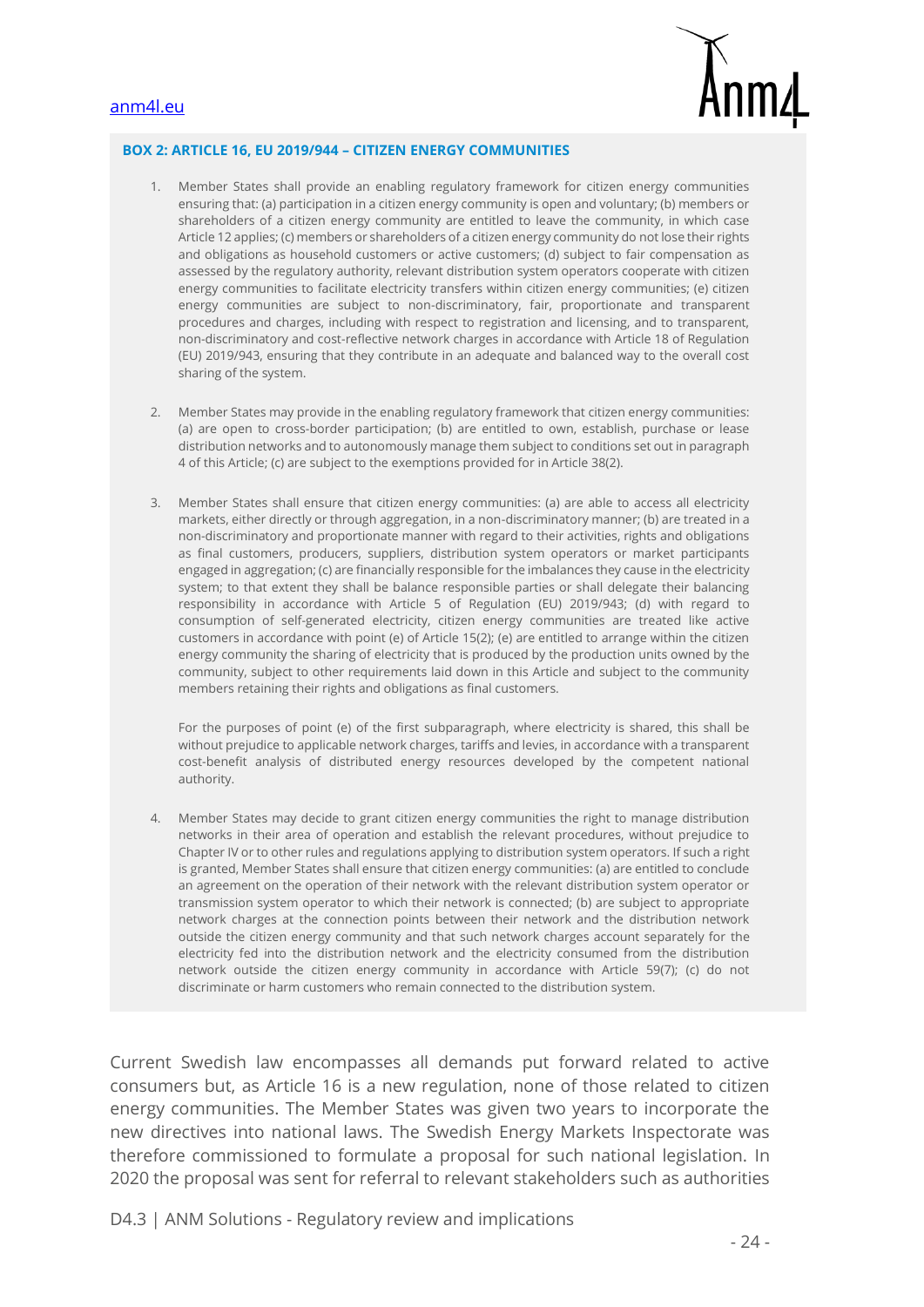

and municipalities, grid owners and housing associations. The suggested Swedish legislation does not allow citizen energy communities to own or operate electricity grids. However, that is not of importance from an ANM perspective, and the coming legislation may very well offer great support to DSOs and active consumers that wish to engage in this type of ANM solutions.

While citizen energy communities are not yet implemented in Swedish law, they are in the Hungarian Electricity Act. Similarly to when it comes to aggregators, there are nothing in the regulation that prevents them from working with flexibility services. There are some restrictions such as they are not allowed to engage in cross-border cooperation etc., but nothing that prevents being active offering ANM services to Hungarian DSOs.

#### <span id="page-24-0"></span>**3.4 Network tariffs**

Network users pay network tariffs to the DSO. The fee normally consists of two parts; one fixed tariff that is set based on the connection size and one variable part that depends on the amount of electricity consumed. Household consumers normally pay a fixed rate regardless of when the electricity is consumed and network constraints are thus not factored in the distribution tariff. However, article 18 in 2019/943 opens for more variable network tariffs: *where appropriate, timedifferentiated network tariffs may be introduced to reflect the use of the network, in a transparent, cost efficient and foreseeable way for the final customer*. Timedifferentiated network tariffs enable DSOs to send price signals to customers based on system users' consumption or production profiles. For example in the Öland case where the distribution network at times is unable to transfer all wind produced electricity, the DSO can set a lower than normal tariff when wind prognosis is showing strong winds and higher than normal when wind prognosis is showing light winds. The mentioning of time-differentiated network tariffs is new in 2019/943.

While this is not mentioned in either Swedish or Hungarian law, nothing is seemingly hindering DSOs to apply a variable network tariff, as long as the tariff is nondiscriminatory within a consumer group. [21] The Swedish Energy Markets Inspectorate is currently running a pilot project where DSOs are given more freedom to trial new approaches for collecting consumer tariffs that will increase the efficient utilisation of the grid (see [22] for more information). At the time of writing there are no published results from the pilot project and it is not clear how many DSOs have trialled new tariffs. In 2021 the Swedish DSO Göteborg Energi Elnät introduced a new model for network tariffs for houseowners. The new model consists of a fixed cost and two variable costs that both depend on the houseowners power outlet. The house owner pays for how much electricity the household uses (electricity transmission fee), and for how much electricity the household uses at one and the same time (power fee). The household's highest power peak during the month determines the household's power fee. [23]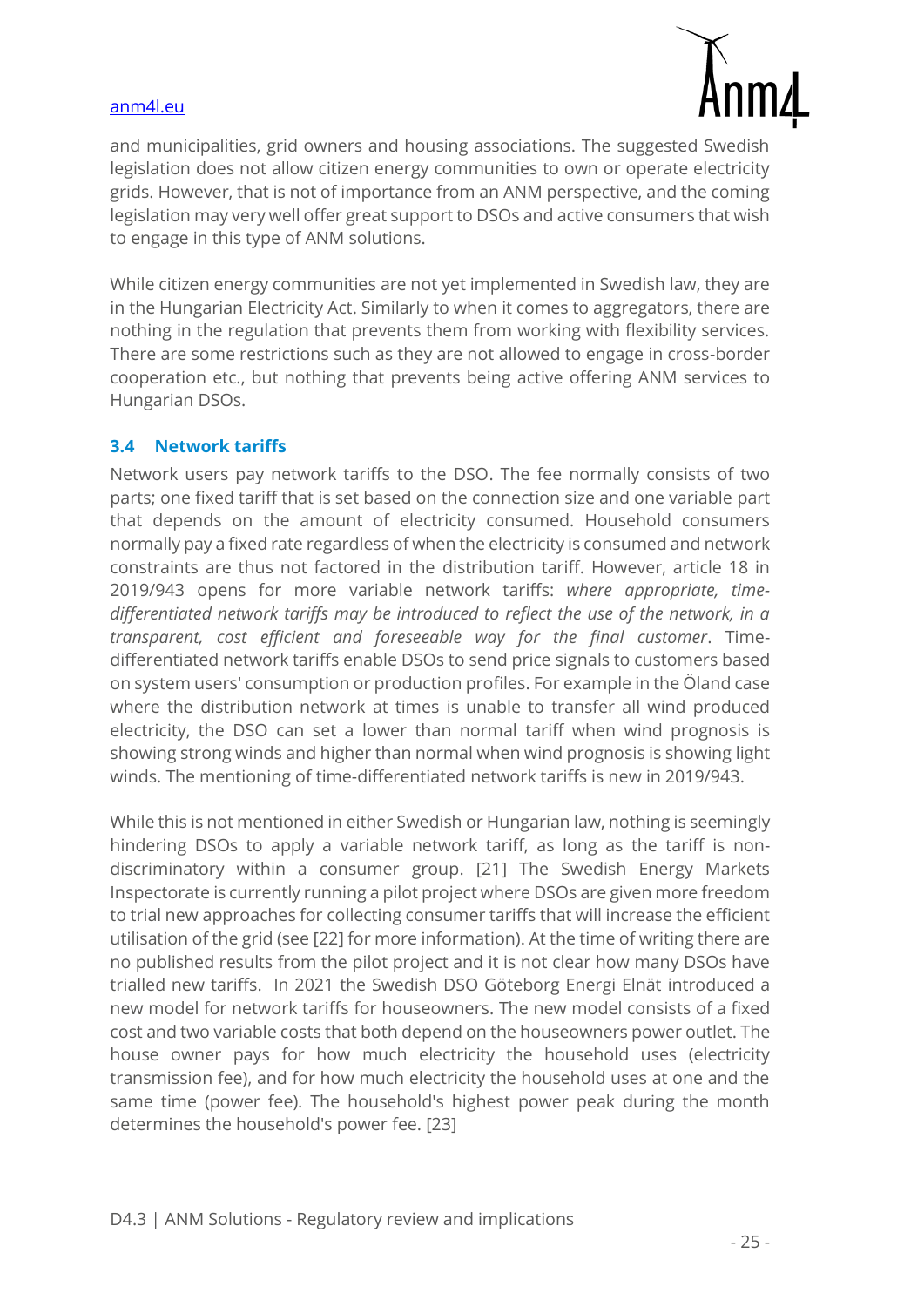

#### <span id="page-25-0"></span>**3.5 Entitlement to a dynamic electricity price contract**

Dynamic pricing is an enabler for flexibility as it allows consumers to adjust their consumption by reacting to a price signal, but it is not strictly necessary for ANM solutions. Grid owners are not allowed to participate on the electricity market and whether dynamic pricing is available or not to consumers when purchasing electricity from electricity suppliers or not is not critical. However, it may be easier to implement ANM solutions that involve action from consumers if they are used to dynamic pricing and have access to a smart meter.

Article 11 in 2019/944 states that all Member States must ensure that electricity suppliers are able to offer dynamic pricing to consumers with smart meters, and that those consumers can request a dynamic electricity price contract from at least one supplier. All suppliers with more than 200 000 customers must be able to offer a dynamic electricity price.

Member States must ensure that the suppliers provide consumers with information about opportunities and risk, costs, and the need of a smart meter. National regulatory authorities are responsible to assess risks and prevent abusive behaviours related to dynamic pricing.

Swedish electricity suppliers are not hindered in any way to apply dynamic pricing and most suppliers offer it if they are able, i.e., if the consumer has a smart meter installed. Hungarian electricity providers must, according to section 45 of the Electricity Act, provide one or more contracts based on dynamic pricing to final consumers.

#### <span id="page-25-1"></span>**OPERATIONAL REGULATION**  $\blacktriangle$

#### <span id="page-25-2"></span>**4.1 Order of prioritisation**

The ANM4L project does not discriminate between different technologies and ANM solutions, and the task of prioritisation between different alternatives is therefore relevant. The DSO may have multiple ANM solutions available for solving a grid problem and while technical and financial aspects are evident the regulatory aspects must also be considered when deciding which ANM solution should manage the problem.

Article 12 and 13 in 2019/943 states that the system operators must prioritise to keep production of renewable energy sources active when facing a situation that forces them to dispatch production. This means that non-renewable alternatives and alternatives that does not hinder production of renewable electricity should be dispatched first.

The absolute majority of all production facilities in Sweden are renewable or nuclear hence the prioritisation problem is less of an issue. However, although not demanded by regulations, there may be reason to prioritise adjusting loads and

D4.3 | ANM Solutions - Regulatory review and implications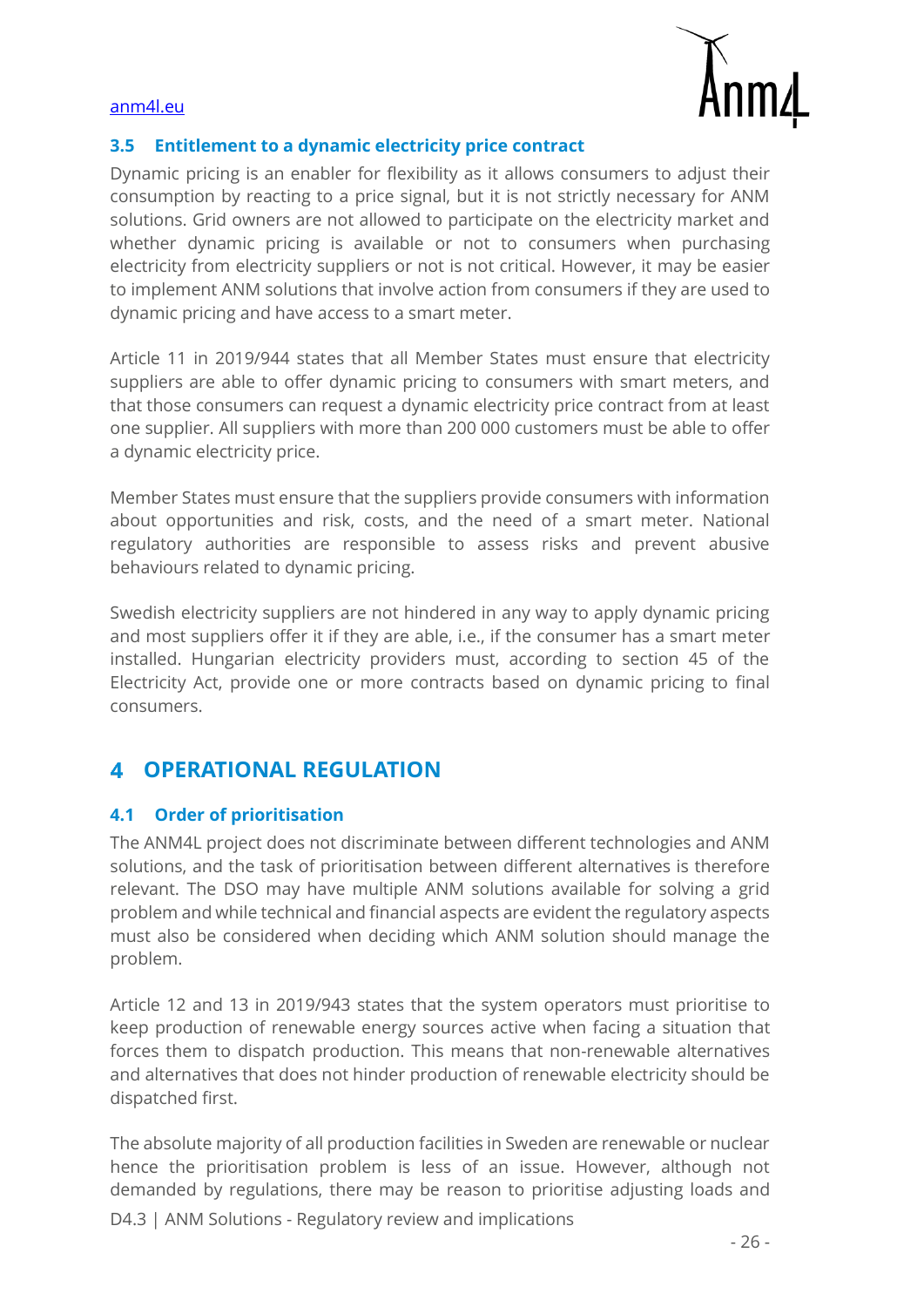

utilising equipment in the grid. As countries become more interconnected the production mix of each individual country becomes less important and the combined production mix becomes increasingly important, especially for exporting countries. If a producer of renewable electricity in Sweden curtails their production, it may lead to a producer of non-renewable electricity compensate for the curtailed production instead of renewable electricity being imported. Hungary has an energy mix involving more fossil energy sources, see [Figure 4,](#page-26-1) and should therefore aim to dispatch energy from those sources first or utilise other ANM solutions if possible.



*Figure 3 Electricity generation by source, Sweden 2020* [24]

<span id="page-26-1"></span>*Figure 4 Electricity generation by source, Hungary 2020* [24]

#### <span id="page-26-0"></span>**4.2 BRP**

There are two potential challenges related to balance responsibility and ANM solutions:

- First, when curtailing electricity production, it may be that the production plans reported by the producer no longer match the actual production upon evaluation. This can lead to the relevant BRP facing financial charges.
- Second, as briefly mentioned previously, active consumers and other flexibility providers are responsible for any imbalances they may cause.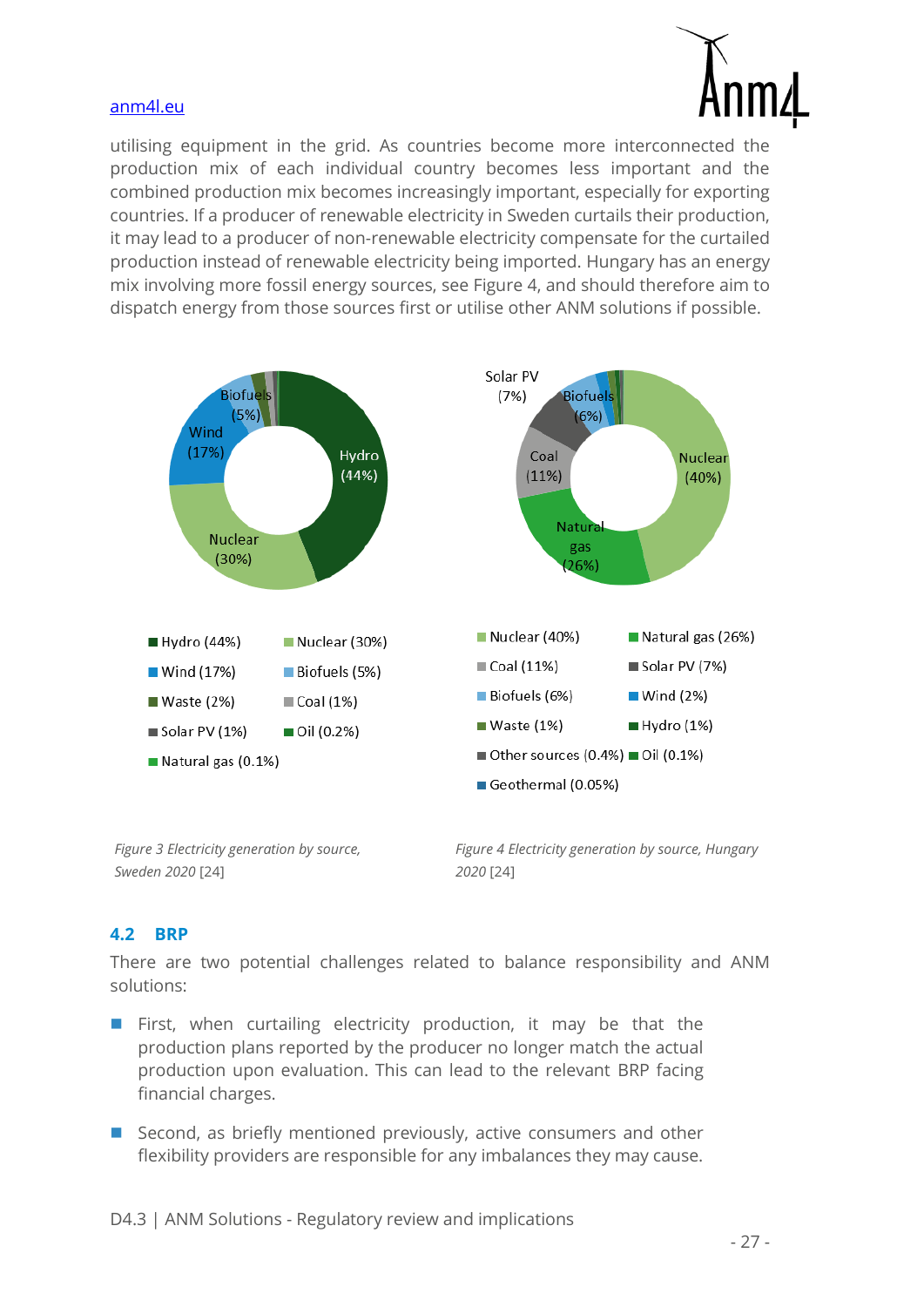

There are no alleviating measures for small flexibility providers such as private households or small firms. While it is unlikely that this would lead to any actual issues for these parties, as it will likely be solved through contracts and would amount to small numbers, it may however hinder participation due to uncertainty.

The Hungarian Electricity Act (Section 66/D) states that "the aggregator shall be subject to financial responsibility for any imbalance caused in an alien balance group reduced or increased by the imbalance adjustment" meaning that the consumer will not be financially hurt by any imbalance fees as long as they are connected to an aggregator.

Furthermore, Regulation 2019/943 states that pricing methods for any "products for balancing electricity should create positive incentives for market participants in keeping their own balance or helping to restore the system balance in their imbalance price area, thereby reducing system imbalances and costs to society" which indicates that the DSO when entering a contract with a smaller flexibility provider should ensure that they will be protected against any imbalance fees if they arise as a consequence of the DSO activating an ANM solution.

#### <span id="page-27-0"></span>**STATUS OF FLEXIBILITY IN SWEDEN** 5

Every year since 2015<sup>4</sup> , the Swedish Energy Markets Inspectorate examines the current state of flexibility services. [19] As part of these examinations, market participants are invited to share their views on desirable requirements, barriers and overall conditions for flexibility, either as ancillary services or as electricity for sale. The discussions mainly focus on services involving third parties and not internal ANM solutions.

The barriers brought up in these investigations are interesting from a regulatory perspective if they persist over time, and if there are reason to believe that the market is unable to overcome them.

#### <span id="page-27-1"></span>**5.1 DSO requirements for third parties**

In the investigation from 2020<sup>5</sup> , as well as in previous investigations, most DSOs state that they have not been approached by any new or existing market participants regarding flexibility and if it were to happen, they do not have any *formal* technical requirements on customers or aggregators providing services for changing electricity consumption, however there are examples of technical demands that they would like to see fulfilled in order to enter into an agreement: [19]

Except in 2016 due to the publication of reference [26].

<sup>5</sup> The latest available as of finalising this report in September 2021.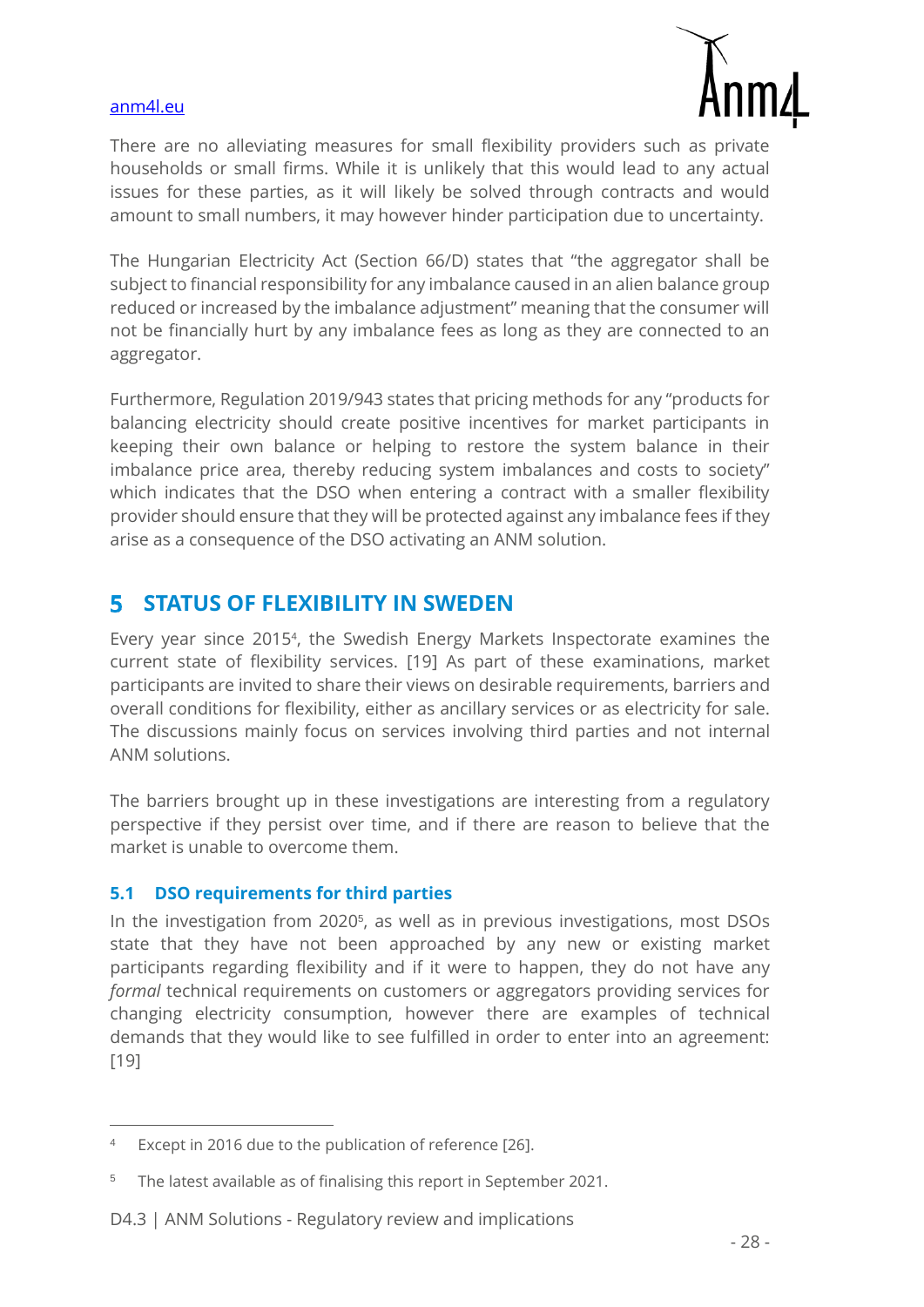

- Any installations of equipment should be performed by a licensed electrician and the equipment must not disturb the DSOs communication with the smart meter or negatively affect the quality of supply.
- The DSOs want to make sure that the flexibility services offered by consumers and aggregators are reliable, efficient, and available as expected. In the 2020 investigation the DSOs formulated the following criteria for fulfilling a reliable, efficient, and available service.
	- Product requirements such as activation within a certain time frame, reliability, availability as promised and ability to validate the called service.
	- Requirements for interoperability such as the use of a common platform and API for smooth communication programs and platforms.
	- Requirements for data exchange, such as forecasts for access to flexibility.
	- **•** Technical requirements regarding, for example, control systems and technical equipment.
	- Requirements for information to electricity network companies.
	- Requirements for balance responsibility.

Some general non-technical demands are also put forward by the DSOs, most of administrative nature. If an aggregator wishes to access any measuring data of a consumer, prosumer, or producer the aggregator must bring forward a power of attorney and in order to receive real time data an agreement must be signed with the DSO. In addition, the general terms and conditions for connection of electrical installations to electricity networks and transmission of electricity to such installations developed by the industry association Energiföretagen Sverige AB and the Swedish Consumer Agency must be complied with. Most DSOs would also find it convenient if services from third parties is based on third party's own applications and software. [19]

In summary, the demands put forward by the DSOs are to a large extent related to being able to trust the services provided and thereby ensure the security of supply of electricity.

#### <span id="page-28-0"></span>**5.2 Observed barriers**

DSOs experience challenges with having flexibility solutions as part of their network planning. Uncertainties regarding reliability, such as correct, standardised measurement values, and the flexibility resources' availability over time are addressed. [19]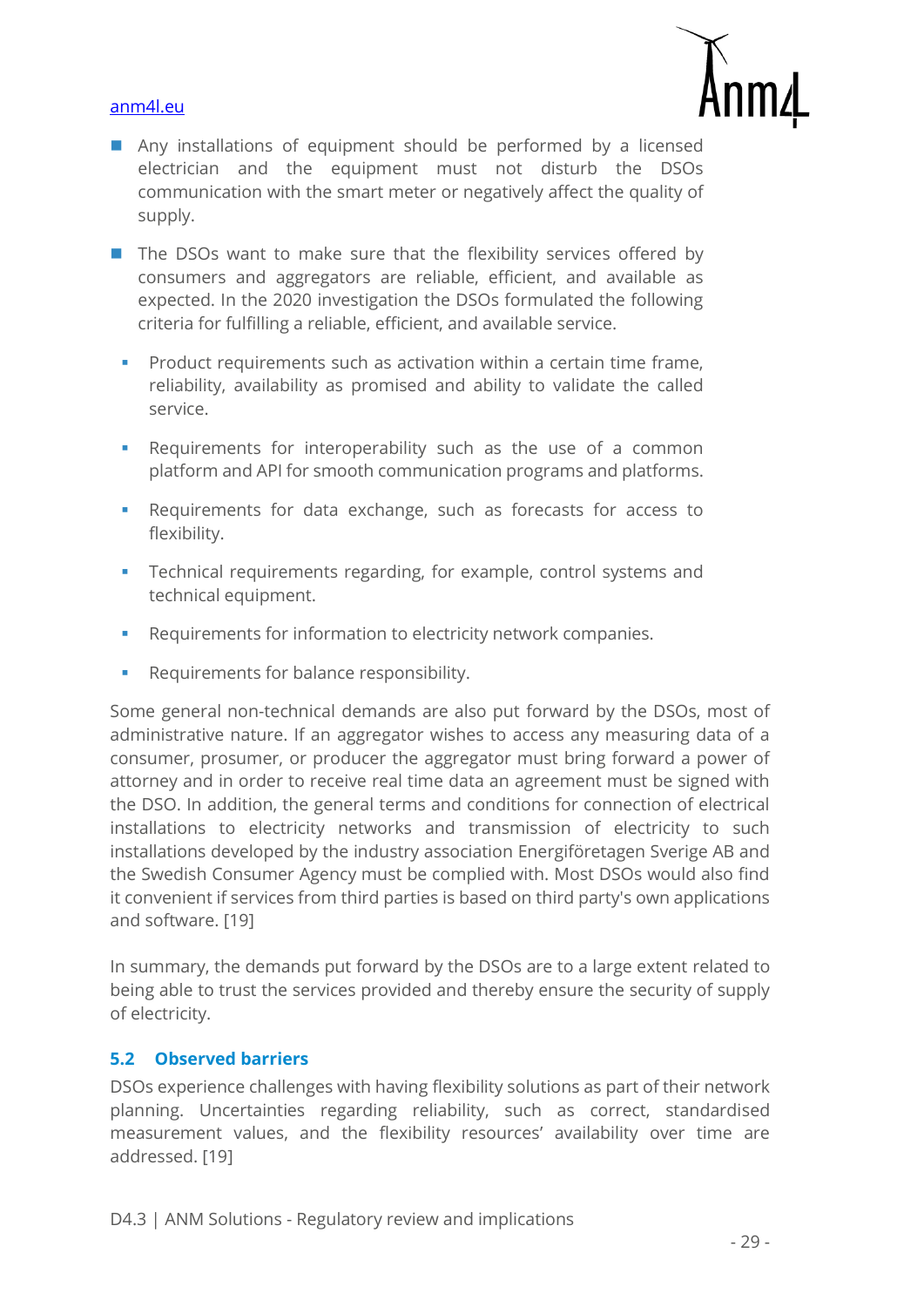

In addition, several problems are expressed regarding economic viability. The DSOs fear that many flexibility solutions are cost-driving and difficult to make profitable. At the same time, they find it difficult to motivate customers, both private households and small businesses, to participate in flexibility solutions due to a lack of financial incentives. This means, for example, that the opportunities for savings or extra income are considered to be low, but also a lack of knowledge about flexibility and its benefits is deemed problematic. Positive environmental values are not considered significant enough either. [19]

Players who can or want to provide flexibility services to DSOs also experience problems with profitability. It is difficult to offer products in a yet undeveloped market with a lack of willingness to pay and a lack of standardized products. [19]

Furthermore, obstacles linked to the balancing market are also identified. There is a lack of balance market products adapted to decentralised small units. For example, there is a requirement for pre-qualification per unit and there are no balancing market products suitable for aggregation. [19] However, the issue of balancing markets is related to flexibility at the system level and not the local level which is the focus of this report.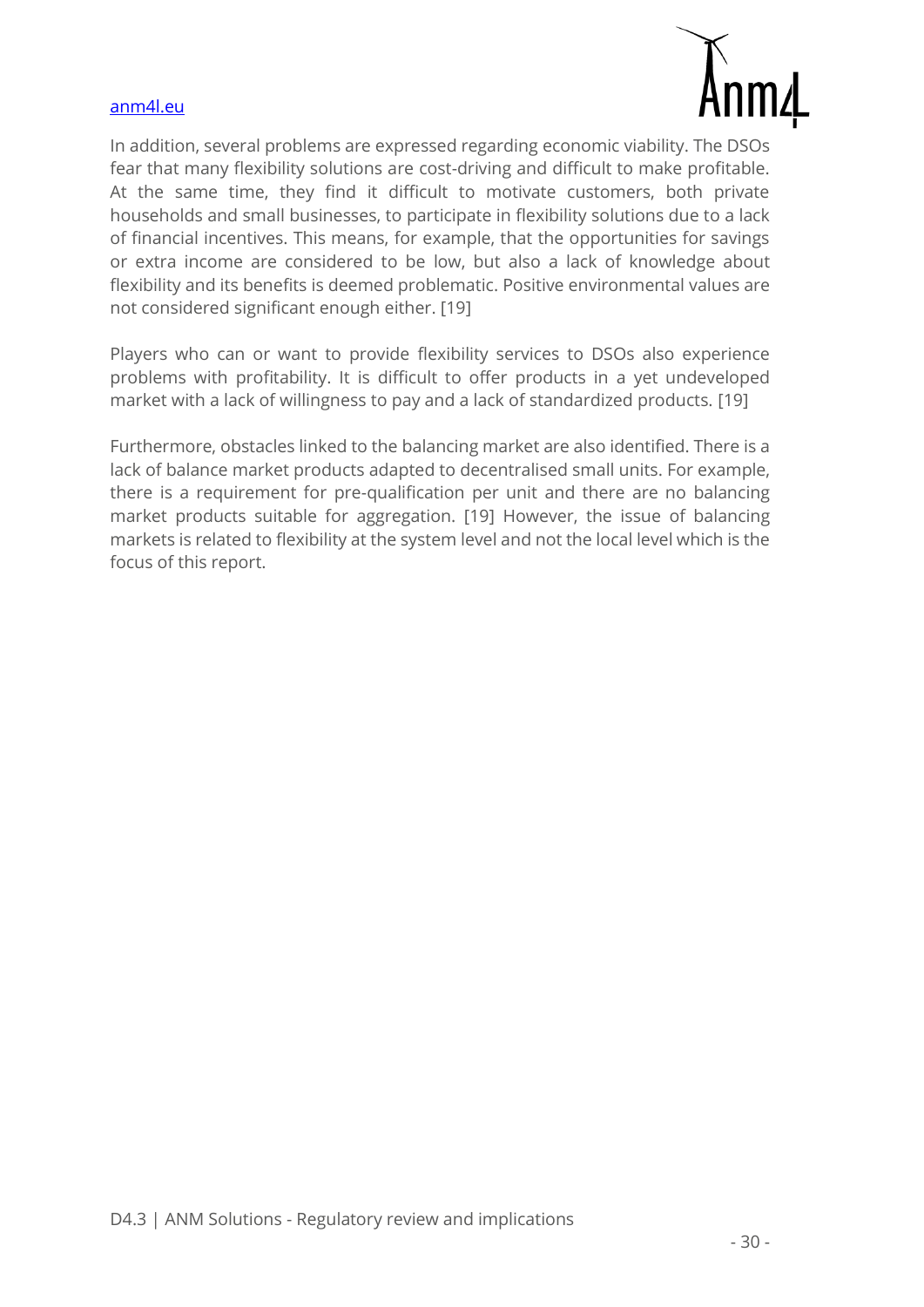

#### <span id="page-30-0"></span>**DISCUSSION** 6

The new Directive on common rules for the internal market for electricity (EU) 2019/944 and the Regulation on the internal market for electricity (EU) 2019/943 offer support for flexibility, including different ANM solutions such as those utilising equipment in the grid and flexible consumers. However, the new regulations and directives are not yet implemented in Swedish law and whilst Hungary has come further regarding the legal framework, the market for alternative gird operation has yet to take off. This discussion focuses on financial barriers hindering development identified in the regulation and in the annual investigation by the Swedish regulator, starting with the incentive regulation.

DSOs are inherently risk averse and not willing to invest in a solution that may not work as planned, both in terms of technical and financial aspects. Risk aversion is embedded in the fundamental operation of DSOs given the importance to society of secure and efficient electricity supply. This is reflected in the regulatory frameworks that determine the DSO role, responsibilities, and its revenue. For DSOs to better utilise available flexibility services, changes further down the regulatory chain of command are necessary, particularly in the method of economic incentive regulation. One such change could involve a framework which removes the separate treatment of OPEX and CAPEX and instead introduces a TOTEX approach. It is also possible for regulators to introduce new and innovative incentives to steer DSOs towards certain behaviours. However, the regulatory framework must keep its main focus on safety and security and remain predictable to avoid mixed signals and inefficiency through stranded or avoided investments.

To limit the financial uncertainty DSOs must perform analyses and develop methodologies that allows them to assess what is the most efficient option. This can be done by a cost benefit analysis. In the ANM4L project a simplified cost benefit analysis to be used as a first assessment is being developed. Its purpose is to swiftly compare two or more scenarios involving different types of solutions to a problem, for example ANM solutions or network expansion, and use the results to identify which scenarios to focus on in an extended analysis. The financial risk will most likely never be eliminated but only limited, meaning that the DSO must be willing to take on some risk. The technical uncertainty for the DSO is also challenging but is already being managed through various pilot and demonstration projects such as ANM4L.

Further regulatory changes could boost the utilisation of flexibility in the distribution networks, however, there are additional factors hindering development and the role of regulation is not to push actors into participating on a market that they otherwise would have avoided. The fact that there are additional factors hindering development is evident from the annual investigation of the Swedish Energy Markets Inspectorate, see chapter [5.2.](#page-28-0)

When focusing on ANM solutions that involve active customers, aggregators, and other similar actors, it seems that these actors are also facing financial barriers. Due

D4.3 | ANM Solutions - Regulatory review and implications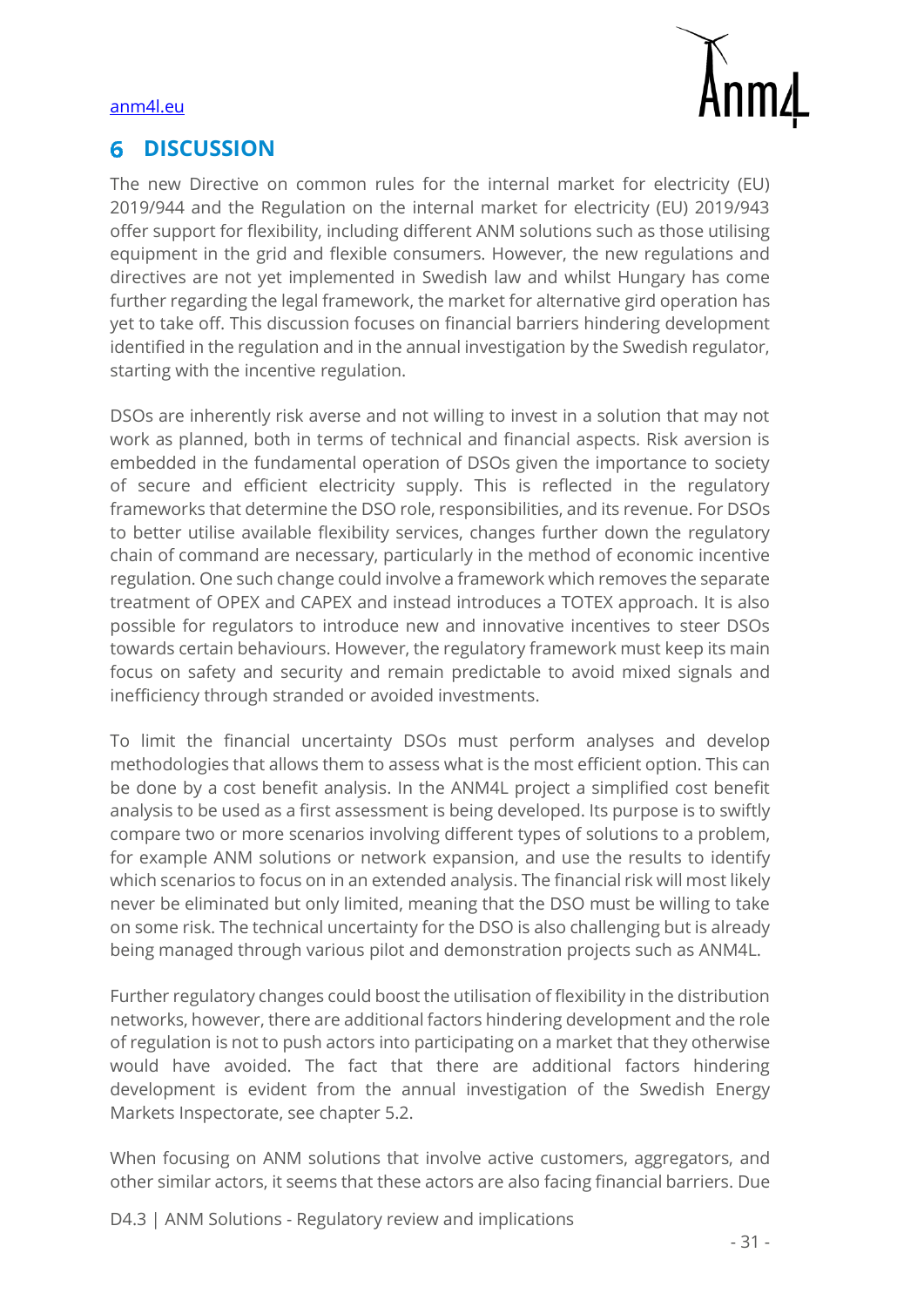

to the inelastic nature of price elasticity of electricity pure monetary incentives to engage consumers are likely not enough. Based on the annual investigation of the Swedish Energy Markets Inspectorate there is likely a lack of knowledge on the customer side which may mean that if the general public was better informed they would potentially show greater interest.

To enable trade, all actors in the value chain must benefit. The DSO must find the ANM solution to be the most efficient solution to their problem<sup>6</sup>, the aggregator (if any) must profit<sup>7</sup>, and the customer must find that the benefit exceeds any inconvenience and cost, monetary but also time spent.

<sup>&</sup>lt;sup>6</sup> Here, the incentives regulation is relevant.

<sup>&</sup>lt;sup>7</sup> Unless the aggregator is a citizen energy community, then they must only cover their costs.

D4.3 | ANM Solutions - Regulatory review and implications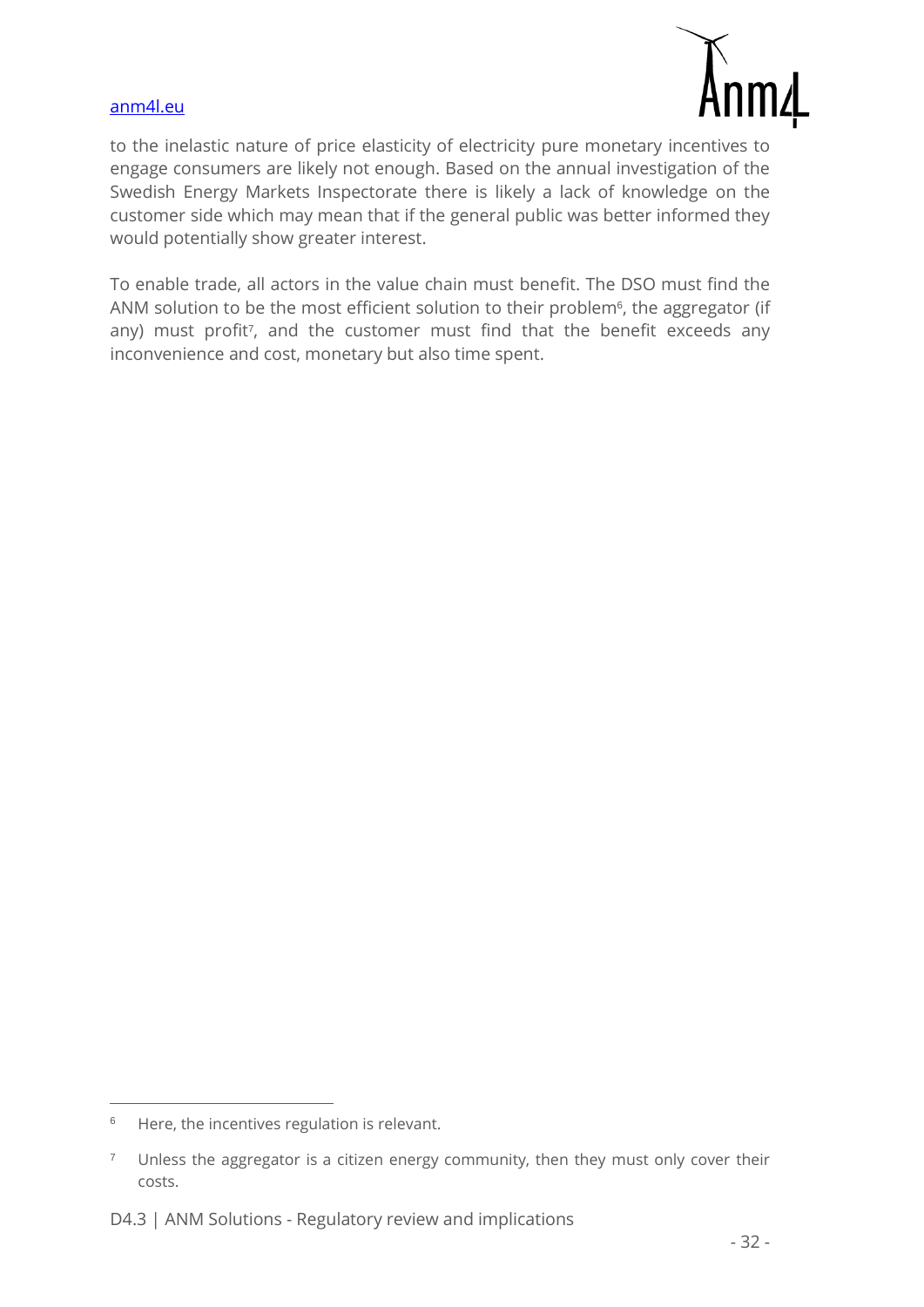

# <span id="page-32-0"></span>**REFERENCES**

- [1] European Commission, *Clean energy for all Europeans package completed: good for consumers, good for growth and jobs, and good for the planet,*  Brussels: European Commission, 2019.
- [2] European Commission, "Clean energy for all Europeans package," 3 June 2021. [Online]. Available: https://ec.europa.eu/energy/topics/energystrategy/clean-energy-all-europeans\_en. [Accessed 22 June 2021].
- [3] J. Rosvall, N. Hanckock, M. Edvall, M. Csõre and E. Hillberg, "D1.3 Report on framework of the project and transferable best practices," ANM4L, 2020.
- [4] J. C. Ketterer, "The impact of wind power generation on the electricity price in Germany," *Energy Economics,* vol. 44, pp. 270-280, 2014.
- [5] European Commission, *Clean energy for all Europeans package completed: good for consumers, good for growth and jobs, and good for the planet,*  Brussels: European Commission, 2019.
- [6] European Commission, "Electricity market design," 20 May 2021. [Online]. Available: https://ec.europa.eu/energy/topics/markets-andconsumers/market-legislation/electricity-market-design\_en?redir=1. [Accessed 15 June 2021].
- [7] M. Edvall and S. Nyström, "D4.2 Report on characterisation of flexibility resources," ANM4L, 2021.
- [8] T. &. P. M. Jamasb, "Benchmarking and regulation: international electricity experience," *Utilities policy,* vol. 9, no. 3, pp. 107-130, 2000.
- [9] D. M. Newbery, "Problems of liberalising the electricity industry," *European Economic Review,* vol. 46, no. 4-5, pp. 919-927, 2002.
- [10] Council of European Energy Regulators, "Report on Regulatory Frameworks for European Energy Networks 2020," Incentive Regulation and Benchmarking Work Stream, Brussels, 2021.
- [11] G. Wigenborg, L. Öhling, C. J. Wallnerström, E.Grahn, K. Alvehag, L. Ström and a. T. Johansson, "Incentive Scheme for Efficient Utilization of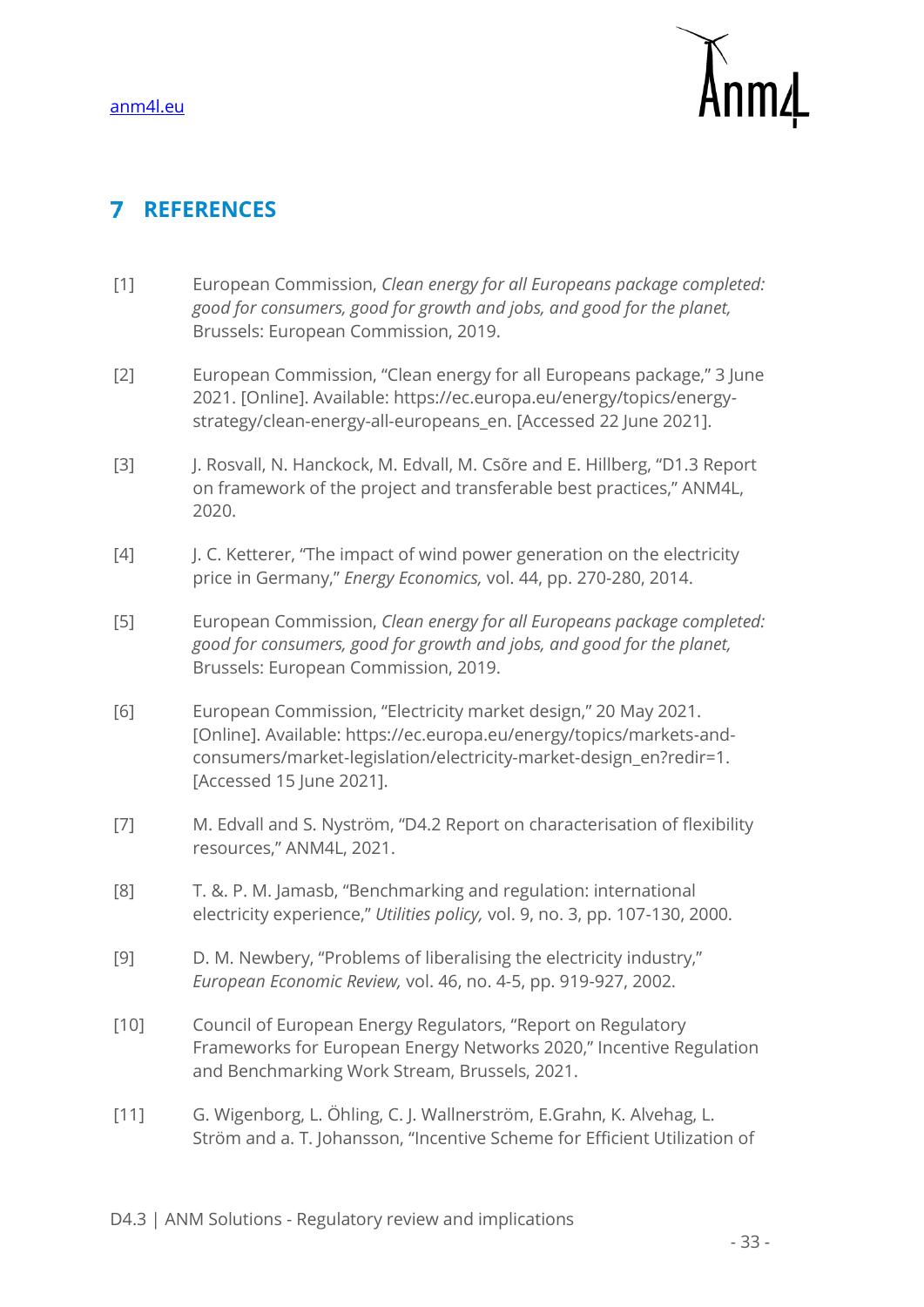

Electricity Network in Sweden," in *the 13th International Conference on the European Energy Market (EEM)*, 2016.

- [12] A. Smith, P. Wheat, J. Thiebaud and A. Stead, "CAPEX Bias and Adverse Incentives in Incentive Regulation: Issues and Solutions," Working Group Paper, International Transport Forum, Paris, 2019.
- [13] C.-J. Wallnerström, J. Carlsson, M.-L. Eriksson, S. Pandur and T. Alkefjärd, "PM – Ei PM2020:01 Ökade incitament för kostnadseffektiva lösningar i elnätsverksamhet - Förslag till lagändring," Energimarknadsinspectionen, Eskilstuna, 2020.
- [14] The Swedish Government, *Government Offices of Sweden,* 2021.
- [15] F. Tounquet, M. Linden, P. Mandatova, J. Knapp, J. Van Tilburg, A. Dadkhah, A. Villar Lejarreta, S. Yordanov, J. Van Roy, C. Alaton, M. Goes and P. Gentili, "Supporting country fiches accompanying the report Benchmarking smart metering deployment in the EU-28," Directorate-General for Energy (European Commission), Brussels, 2020.
- [16] European Commission, "2019/944," 2019.
- [17] "SFS 1997:857".
- [18] H. Ritchie, "The price of batteries has declined by 97% in the last three decades," Our World in Data, 4 june 2021. [Online]. Available: https://ourworldindata.org/battery-price-decline. [Accessed 16 september 2021].
- [19] The Swedish Energy Markets Inspectorate, "Tjänster för efterfrågeflexibilitet R2020:10," 2020.
- [20] NordREG, "Nordic Regulatory Framework for Independent Aggregation," 2020.
- [21] The Swedish Energy Market Inspectorate, "Ren energi inom EU Ett genomförande av fem rättsakter Ei R2020:02," 2020.
- [22] Energimarknadsinspektionen, "Pilotprojekt för att testa nya elnätstariffer," 2021. [Online]. Available: https://ei.se/bransch/regleringav-natverksamhet/reglering---elnatsverksamhet/pilotprojekt-for-atttesta-nya-elnatstariffer. [Accessed 29 October 2021].
- [23] Göteborg Energi Elnät, "Elnätsavgift," 2021. [Online]. Available: https://www.goteborgenergi.se/privat/elnat/elnatsavgift. [Accessed 7 October 2021].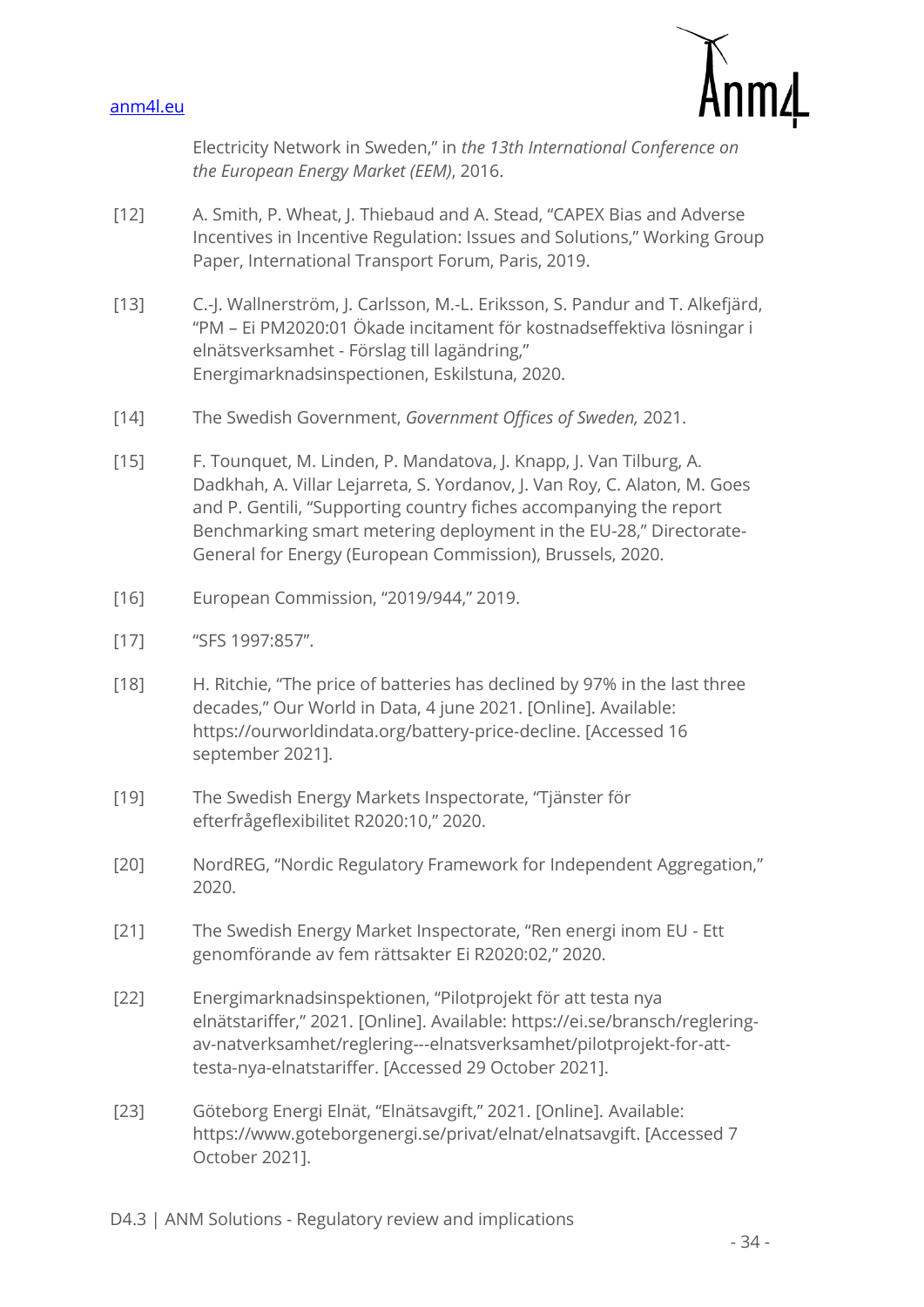

- [24] IEA, "Electricity Information," [Online]. Available: https://www.iea.org/data-and-statistics/data-product/electricityinformation.
- [25] European Commission, "COM(2016)860," 2016.
- [26] European Commission, "COM/2015/080," 2015.
- [27] European Commission, "Energy union," 2021. [Online]. Available: https://ec.europa.eu/energy/topics/energy-strategy/energy-union\_en. [Accessed 15 June 2021].
- [28] The Swedish Energy Market Inspectorate, "Åtgärder för ökad efterfrågeflexibilitet i det svenska elsystemet (Ei R 2016:15)," 2016.